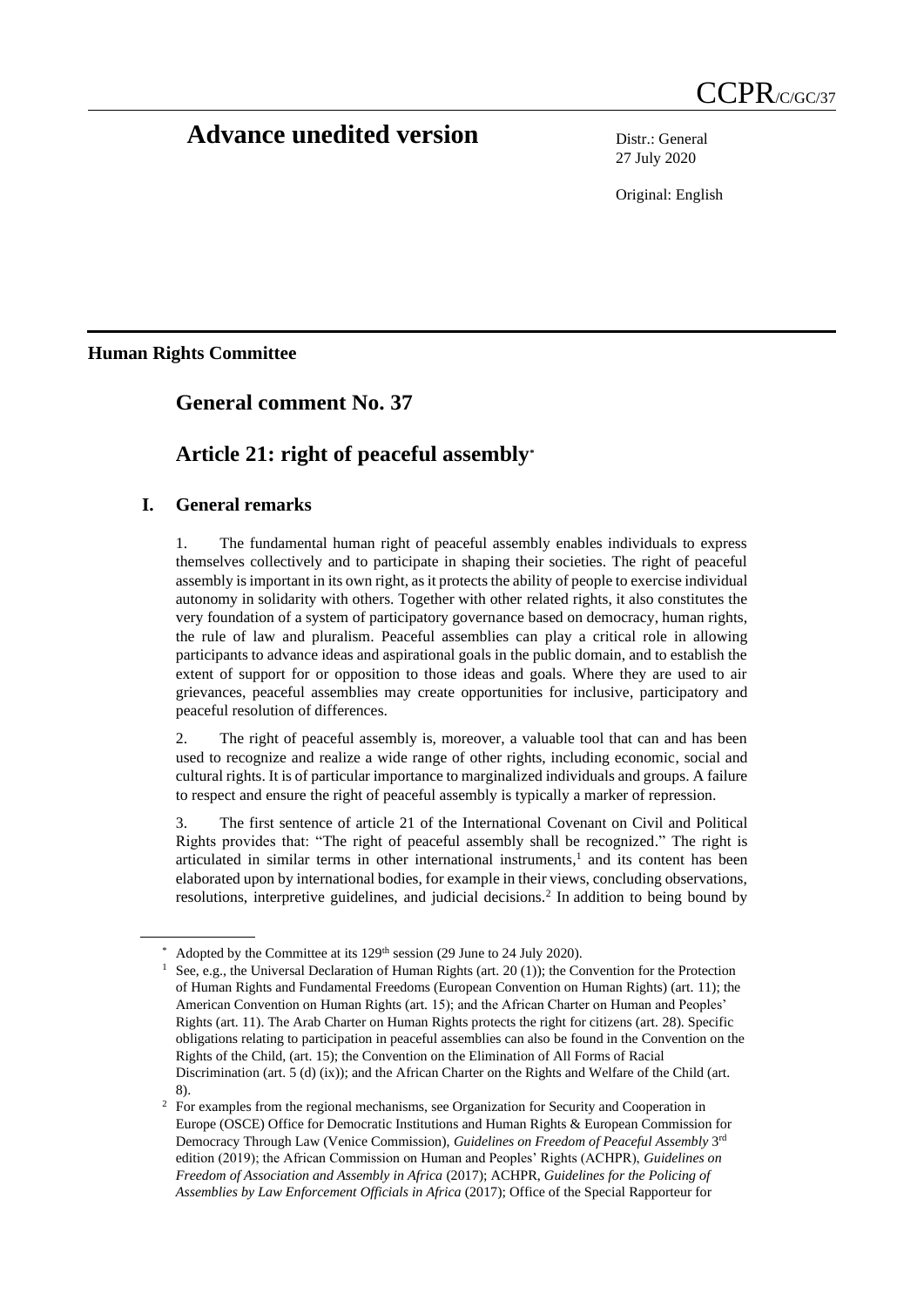international law to recognize the right of peaceful assembly, the vast majority of States also recognize the right in their national constitutions.<sup>3</sup>

4. The right of peaceful assembly protects the non-violent gathering by persons for specific purposes, principally expressive ones. 4 It constitutes an individual right that is exercised collectively.<sup>5</sup> Inherent to the right is thus an associative element.

5. Everyone has the right of peaceful assembly: citizens and non-citizens alike. It may be exercised by, for example, foreign nationals, <sup>6</sup> migrants (documented or undocumented),<sup>7</sup> asylum seekers and refugees,<sup>8</sup> as well as stateless persons.

6. Article 21 protects peaceful assemblies wherever they take place: outdoors, indoors and online; in public and private spaces; or a combination thereof. Such assemblies may take many forms, including demonstrations, protests, meetings, processions, rallies, sit-ins, candlelit vigils and flash-mobs. They are protected under article 21 whether they are stationary, such as pickets, or mobile, such as processions or marches.

7. In many cases, peaceful assemblies do not pursue controversial goals and cause little or no disruption. The aim might indeed be, for example, to commemorate a national day or celebrate the outcome of a sporting event. However, peaceful assemblies can sometimes be used to pursue contentious ideas or goals. Their scale or nature can cause disruption, for example of vehicular or pedestrian movement or economic activity.<sup>9</sup> These consequences, whether intended or unintended, do not call into question the protection such assemblies enjoy. To the extent an event may create such disruptions or risks, these have to be managed within the framework of the Covenant.

8. The recognition of the right of peaceful assembly imposes a corresponding obligation on States parties to respect and ensure its exercise without discrimination. <sup>10</sup> This requires States to allow such assemblies to take place without unwarranted interference and to facilitate the exercise of the right and to protect the participants. The second sentence of article 21 provides grounds for potential restrictions, but any such restrictions must be narrowly drawn. There are, in effect, limits on the restrictions that may be imposed.

9. The full protection of the right of peaceful assembly is possible only when other, often overlapping, rights are also protected, notably freedom of expression, freedom of association and political participation. <sup>11</sup> Protection of the right of peaceful assembly is often also dependent on the realization of a broader range of civil and political as well as economic, social and cultural rights. Where individuals' conduct places them outside the scope of the protection of article 21, for example because they are behaving violently, they retain their other rights under the Covenant, subject to the applicable limitations and restrictions.

10. The way in which assemblies are conducted and their context changes over time. This may in turn affect how they are approached by the authorities. For example, emerging communication technologies offer the opportunity to assemble either wholly or partly online and often play an integral role in organizing, participating in and monitoring physical gatherings, which means that interference with such communications can impede assemblies. While surveillance technologies can be used to detect threats of violence and thus to protect

Freedom of Expression of the Inter-American Commission on Human Rights, *Protest and Human Rights: Standards on the rights involved in social protest and the obligations to guide the response of the State* (2019).

<sup>&</sup>lt;sup>3</sup> A total of 184 of the 193 Members of the United Nations recognize the right of peaceful assembly in their constitutions, see www.rightofassembly.info.

<sup>4</sup> C.f. *Kivenmaa v. Finland* (CCPR/C/50/D/412/1990), para. 7.6; *Sekerko v. Belarus* (CCPR/C/109/D/1851/2008), para. 9.3; and *Poplavny v. Belarus* (CCPR/C/118/D/2139/2012), para. 8.5.

<sup>5</sup> Cf. General comment No. 31 (2004), para. 9.

<sup>6</sup> General comment No. 15 (1986), paras. 1–2; and CCPR/C/KWT/CO/3, para. 42.

<sup>7</sup> CCPR/C/DOM/CO/6, para. 32.

<sup>8</sup> CCPR/C/NPL/CO/2, para. 14.

<sup>9</sup> CCPR/C/KOR/Q/4, para. 26.

<sup>10</sup> ICCPR art. 2 (1).

<sup>11</sup> Cf. A/HRC/39/28, para. 14.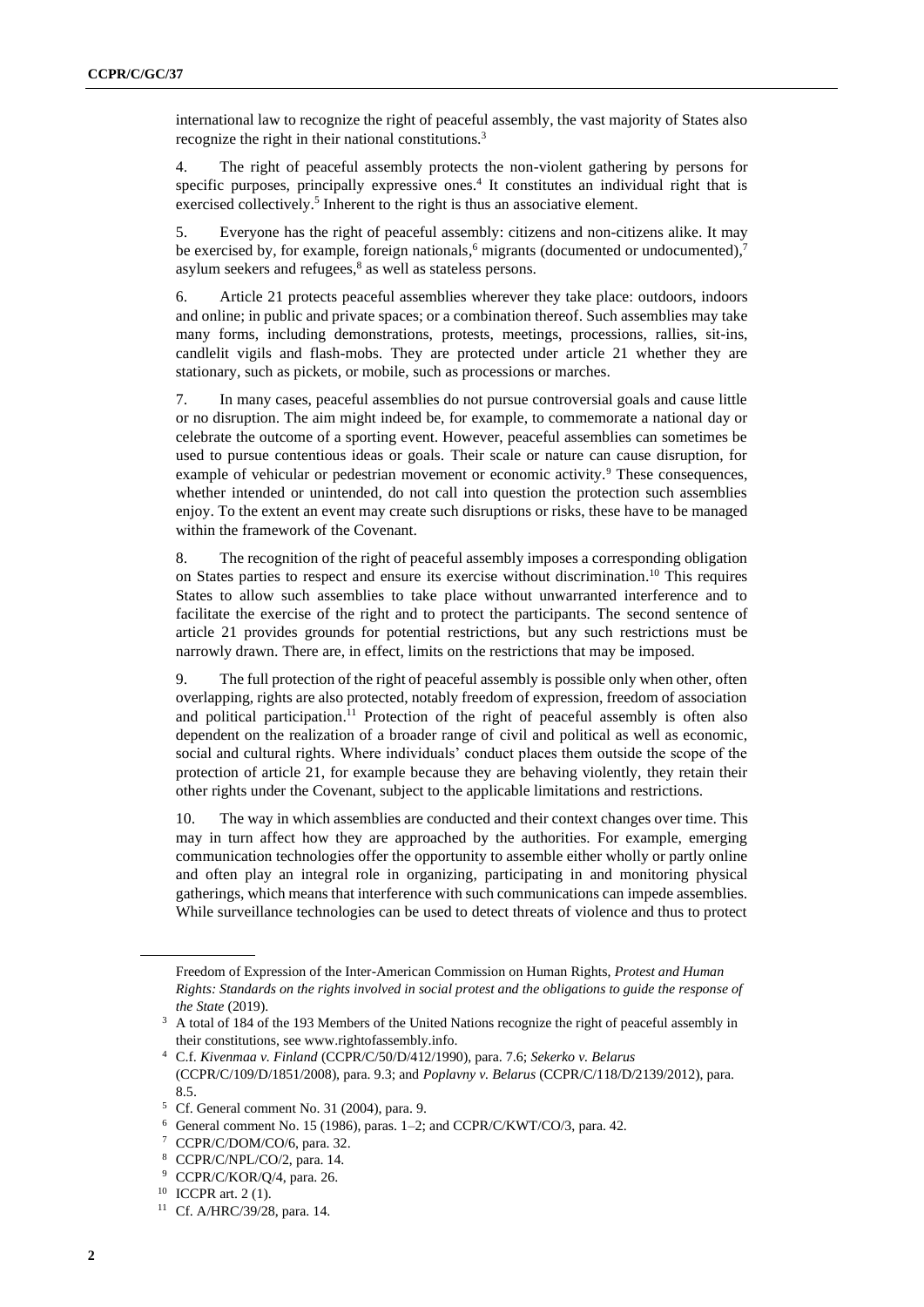the public, they can also infringe on the right to privacy and other rights of participants and bystanders and have a chilling effect. Moreover, there is increased private ownership and other forms of control of publicly accessible spaces and communication platforms. Considerations such as these need to inform a contemporary understanding of the legal framework article 21 requires.

#### **II. Scope of the right of peaceful assembly**

11. Establishing whether or not someone's participation in an assembly is protected by article 21 entails a two-stage process. It must first be established whether or not the conduct of the person in question falls within the *scope* of the protection offered by the right, in that it amounts to participation in a "peaceful assembly" (as described in this section). If so, the State must respect and ensure the rights of the participants (as described in section 3). Second, it must be established whether or not any *restrictions* applied to the exercise of the right are legitimate in that context (as described in section 4).

12. Participating in an "assembly" entails organising or taking part in a gathering of persons for a purpose such as expressing oneself, conveying a position on a particular issue or exchanging ideas. The gathering can also be intended to assert or affirm group solidarity or identity. Assemblies may, in addition to having such aims, serve other goals, such as an entertainment, cultural, religious or commercial objective, and still be protected by article 21.

13. While the notion of an assembly implies there will be more than one participant in the gathering,<sup>12</sup> a single protester enjoys comparable protections under the Covenant, for example under article 19. Although the exercise of the right of peaceful assembly is normally understood to pertain to the physical gathering of persons, article 21 protection also extends to remote participation in, and organisation of, assemblies, for example online.<sup>13</sup>

14. Peaceful assemblies are often organized in advance, allowing time for the organisers to notify the authorities to make the necessary preparations. However, spontaneous assemblies, typically direct responses to current events, whether coordinated or not, are equally protected by article 21. Counter-assemblies occur when one assembly takes place to express opposition to another. Both assemblies can fall within the scope of the protection of article 21.

15. A "peaceful" assembly stands in contradistinction to one characterized by widespread and serious violence. The terms "peaceful" and "non-violent" are thus used interchangeably in this context. The right of peaceful assembly may by definition not be exercised using violence. "Violence" in the context of article 21 typically entails the use by participants of physical force against others that is likely to result in injury or death, or serious damage to property.<sup>14</sup> Mere pushing and shoving or disruption of vehicular or pedestrian movement or daily activities do not amount to "violence".

16. If the conduct of participants in an assembly is peaceful, the fact that certain domestic legal requirements pertaining to an assembly have not been met by its organisers or participants does not, on its own, place the participants outside the scope of the protection of article 21.<sup>15</sup> Collective civil disobedience or direct-action campaigns can be covered by article 21, provided they are non-violent.<sup>16</sup>

17. There is not always a clear dividing line between assemblies that are peaceful and those that are not, but there is a presumption in favour of considering assemblies to be peaceful.<sup>17</sup> Moreover, isolated acts of violence by some participants should not be attributed to others,

<sup>12</sup> *Coleman v. Australia* (CCPR/C/87/D/1157/2003), para. 6.4.

<sup>13</sup> A/HRC/41/41.

<sup>14</sup> C.f. OSCE & Venice Commission, *Guidelines on Freedom of Peaceful Assembly*, para. 51.

<sup>15</sup> C.f. European Court of Human Rights, *Frumkin v. Russia* (application No. 74568/12), judgment of 5 January 2016, para. 97.

<sup>&</sup>lt;sup>16</sup> C.f. CCPR/C/CHN-MAC/CO/1, para. 16.

<sup>17</sup> A/HRC/31/66, para. 18.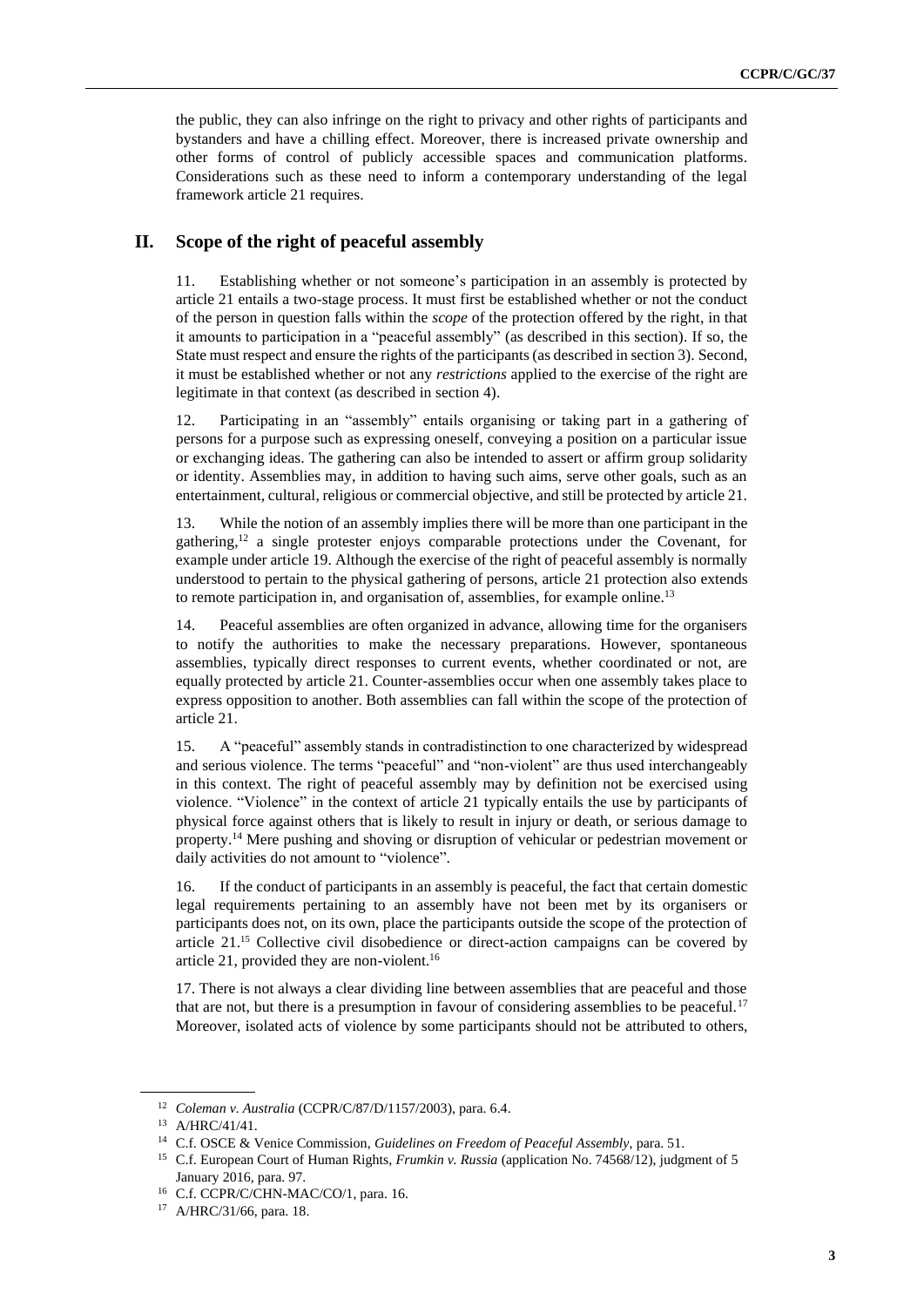the organisers or to the assembly as such. <sup>18</sup> Thus, some participants in an assembly may be covered by article 21, while others in the same assembly are not.

18. The question of whether or not an assembly is peaceful must be answered with reference to violence that originates from the participants. Violence against participants in a peaceful assembly by the authorities, or by *agents provocateurs* acting on their behalf, does not render the assembly non-peaceful. The same applies to violence by members of the public aimed at the assembly, or by participants in counter-assemblies.

19. The conduct of specific participants in an assembly may be deemed violent if authorities can present credible evidence that, before or during the event, those participants are inciting others to use violence, and such actions are likely to cause violence; the participants have violent intentions and plan to act on them; or violence on their part is imminent.<sup>19</sup> Isolated instances of such conduct will not suffice to taint an entire assembly as non-peaceful, but where this is manifestly widespread within the assembly, participation in the gathering as such is no longer protected under article 21.

20. The carrying by participants of objects that are or could be viewed as weapons or of protective equipment such as gas-masks or helmets is not necessarily sufficient to deem those participants' conduct violent. That has to be determined on a case-by-case basis, dependent on, among other considerations, domestic regulation on the carrying of weapons (especially firearms), local cultural practices, whether there is evidence of violent intent, and the risk of violence presented by the presence of such objects.

#### **III. The obligation of States parties in respect of the right of peaceful assembly**

21. The Covenant imposes the obligation on States parties to "respect and ensure" all the rights in the Covenant (article 2 (1)); to take legal and other measures to achieve this purpose (article 2 (2)); and to pursue accountability, and provide effective remedies for violations of Covenant rights (article 2  $(3)$ ).<sup>20</sup> The obligation of States parties regarding the right of peaceful assembly thus comprises these various elements, though the right may in some cases be restricted according to the criteria of article 21.

22. States must leave it to the participants freely to determine the purposes or any expressive content of an assembly. The approach of the authorities to peaceful assemblies and any restrictions imposed must thus in principle be "content neutral"<sup>21</sup> and not be based on the identity of the participants or their relationship with the authorities. Moreover, while the "time, place and manner" of assemblies may under some circumstances be the subject of legitimate restrictions under article 21, given the typically expressive nature of assemblies, participants must as far as possible be enabled to conduct assemblies within "sight and sound" of the target audience.<sup>22</sup>

23. The obligation to respect and ensure peaceful assemblies imposes negative as well as positive duties on States before, during and after assemblies. The negative duty entails *no unwarranted interference* with peaceful assemblies. States are obliged, for example, not to prohibit, restrict, block, disperse or disrupt peaceful assemblies without compelling justification, nor to sanction participants or organisers without legitimate cause.

<sup>18</sup> C.f. Inter-American Court of Human Rights, *Case of Women Victims of Sexual Torture in Atenco v. Mexico*, Judgment of 28 November 2018, Series C No. 371, para. 175; European Court of Human Rights, *Frumkin v. Russia*, para. 99.

<sup>&</sup>lt;sup>19</sup> C.f. Rabat Plan of Action (2012), A/HRC/22/17/Add.4, appendix, para. 29(f).

<sup>20</sup> General comment No. 31.

<sup>21</sup> See *Alekseev v. Russian Federation*, (CCPR/C/109/D/1873/2009), para. 9.6. See also *Amelkovich v. Belarus* (CCPR/C/125/D/2720/2016), para. 6.6; CCPR/C/GNQ/CO/1, para. 54.

<sup>22</sup> *Strizhak v. Belarus*, (CCPR/C/124/D/2260/2013), para. 6.5.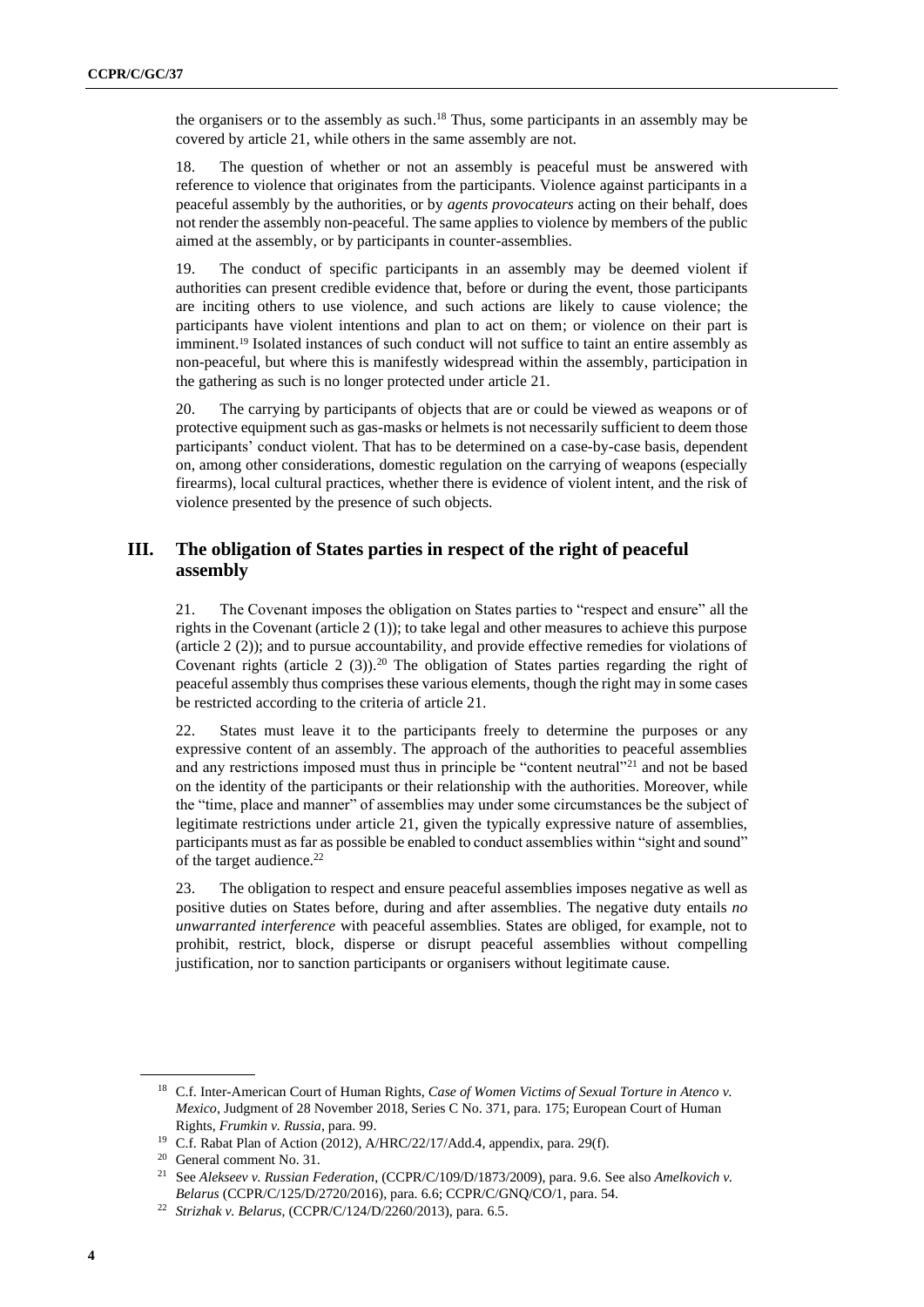24. States parties moreover have certain positive duties to *facilitate* peaceful assemblies, and to make it possible for participants to achieve their objectives. <sup>23</sup> States must thus promote an enabling environment for the exercise of the right of peaceful assembly without discrimination, and put in place a legal and institutional framework within which the right can be exercised effectively. Specific measures may sometimes be required on the part of the authorities. For example, they may need to block off streets, redirect traffic, or provide security. Where needed, States must also *protect* participants against possible abuse by non-State actors, such as interference or violence by other members of the public,  $24$  counterdemonstrators and private security providers.

25. States must ensure that laws and their interpretation and application do not result in discrimination in the enjoyment of the right of peaceful assembly, for example on the basis of race, colour, ethnicity, age, sex, language, property, religion or belief, political or other opinion, national or social origin, birth, minority, indigenous or other status, disability, sexual orientation or gender identity, or other status.<sup>25</sup> Particular efforts must be made to ensure equal and effective facilitation and protection of the right of peaceful assembly of individuals who are members of groups who are or have been subjected to discrimination, or who may face particular challenges in participating in assemblies.<sup>26</sup> States moreover have a duty to protect participants from all forms of discriminatory abuses or attacks.<sup>27</sup>

26. The right of peaceful assembly does not exempt participants from challenges by other members of society. States must respect and ensure counter-assemblies as assemblies in their own right, while preventing undue disruption of the assemblies to which they are opposed.<sup>28</sup> States must in principle take a content-neutral approach to counter-assemblies, which must be allowed to take place, as far as possible, within sight and sound of the assemblies against which they are directed.

27. The possibility that a peaceful assembly may provoke adverse or even violent reactions from some members of the public is not sufficient grounds to prohibit or restrict the assembly.<sup>29</sup> States are obliged to take all reasonable measures that do not impose disproportionate burdens upon them to protect all participants and to allow such assemblies to take place in an uninterrupted manner.<sup>30</sup>

28. A functioning and transparent legal and decision-making system lies at the core of the duty to respect and ensure peaceful assemblies. Domestic law must recognize the right of peaceful assembly, clearly set out the duties and responsibilities of all functionaries involved, be aligned with the relevant international standards, and be publicly accessible. States must ensure public awareness about the law and relevant regulations, including any procedures to be followed by those wishing to exercise the right; who the responsible authorities are; the rules applicable to those officials; and the remedies available for alleged violations of rights.

29. States parties must ensure independent and transparent oversight of all bodies involved with peaceful assemblies, including through timely access to effective remedies, including judicial remedies or national human rights institutions, with a view to upholding the right, before, during and after an assembly.

<sup>23</sup> Since its decision in *Turchenyak v. Belarus* (CCPR/C/108/D/1948/2010), the Committee has often repeated that steps taken by States in response to an assembly "should be guided by the objective to facilitate the right" (para. 7.4). Also see CCPR/C/BEN/CO/2, para. 33. C.f. A/HRC/20/27, para. 33; Human Rights Council Resolution 38/11, OP 4.

<sup>24</sup> *Alekseev v. Russian Federation* (CCPR/C/109/D/1873/2009), para. 9.6.

<sup>25</sup> CCPR/C/GEO/CO/4, para. 8; CCPR/C/MNG/CO/6, para. 11; CCPR/C/RUS/CO/7, para. 10; CCPR/C/PRY/CO/3, para. 9. C.f. CRC/C/KEN/CO/3-5 paras. 27–28; United Nations Declaration on the Rights of Indigenous Peoples (A/RES/61/295), art. 2.

<sup>26</sup> A/HRC/31/66, para. 16.

<sup>27</sup> CCPR/C/CHL/CO/6, para. 19. See also *Fedotova v. Russian Federation* (CCPR/C/106/D/1932/2010), para. 10.4.

<sup>28</sup> C.f. European Court of Human Rights, *Plattform "Ärzte für das Leben" v. Austria* (application No. 10126/82), judgment of 21 June 1988, para. 32.

<sup>29</sup> C.f. ACHPR, *Guidelines on Freedom of Association and Assembly in Africa*, para. 70 (a).

<sup>30</sup> See also paragraph 52 below.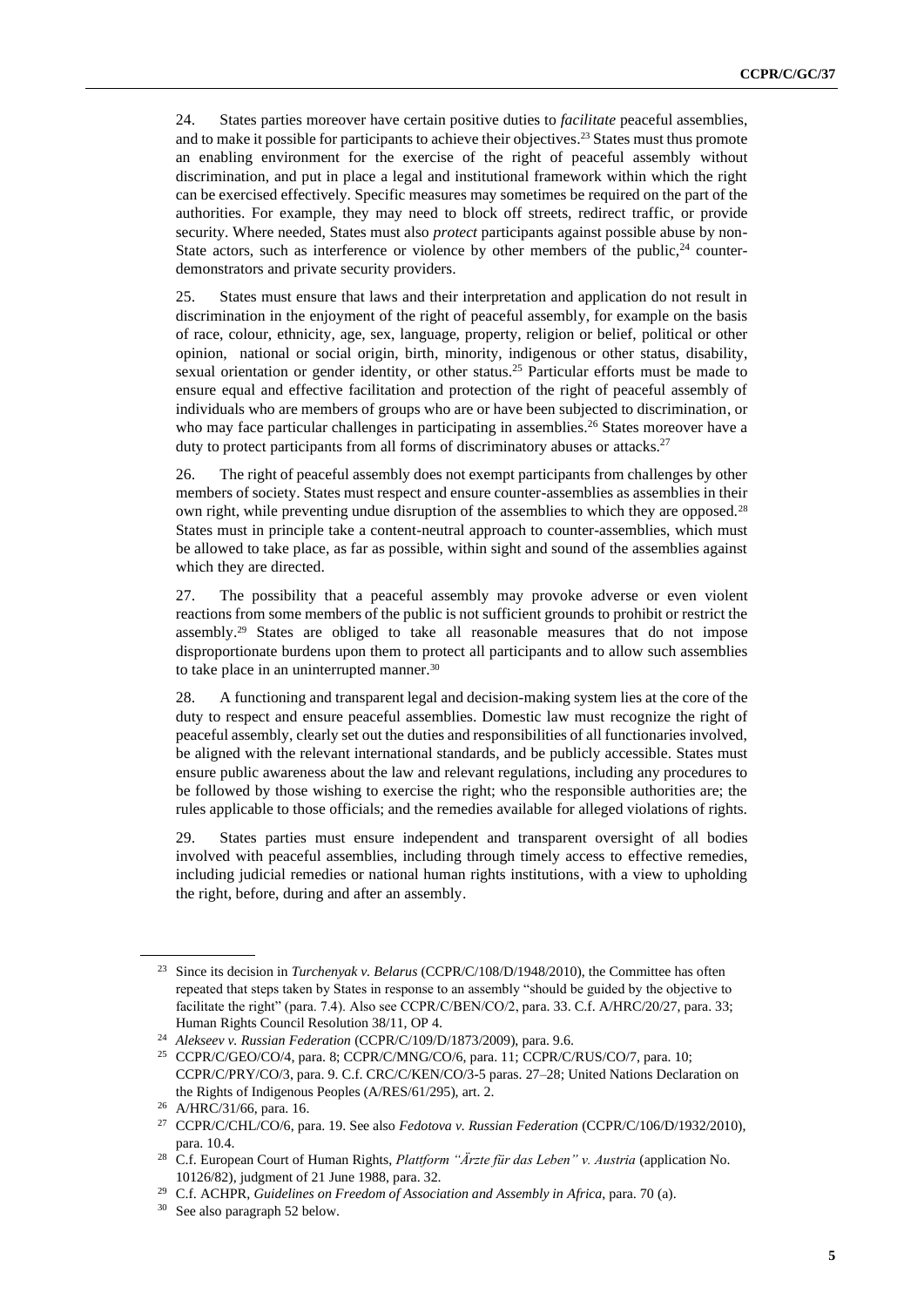30. The role of journalists, human rights defenders, election monitors and others involved in monitoring or reporting on assemblies, is of particular importance for the full enjoyment of the right of peaceful assembly, and they are entitled to protection under the Covenant.<sup>31</sup> They may not be prohibited from, or unduly limited in, exercising these functions, including with respect to monitoring the actions of law enforcement officials. They must not be met with reprisals or other harassment, and their equipment must not be confiscated or damaged.<sup>32</sup> Even if an assembly is declared unlawful or is dispersed, that does not terminate the right to monitor. It is a good practice for independent national human rights institutions and nongovernmental organizations to monitor assemblies.

31. States parties hold the primary responsibility for the realization of the right of peaceful assembly. However, business enterprises have a responsibility to respect human rights, including the right of peaceful assembly, of, for example, communities affected by their activities and their employees.<sup>33</sup> Private entities and the broader society may be expected to accept some level of disruption as a result of the exercise of the right.

32. Given that peaceful assemblies often have expressive functions, and political speech enjoys particular protection as a form of expression, it follows that assemblies with a political message should enjoy a heightened level of accommodation and protection.<sup>34</sup>

33. Article 21 and its related rights do not only protect participants while and where an assembly is ongoing. Associated activities, conducted by an individual or by a group, outside the immediate context of the gathering but which are integral to making the exercise meaningful, are also covered. The obligations of States parties thus extend to actions such as participants' or organisers' mobilisation of resources; planning; dissemination of information about an upcoming event; $35$  preparation for and travelling to the event; $36$  communication between participants leading up to and during the assembly; broadcasting of or from the assembly; and leaving the assembly afterwards. These activities may, like participation in the assembly itself, be subjected to restrictions, but these must be narrowly drawn. Moreover, no one should be harassed or face other reprisals as a result of their presence at or affiliation to a peaceful assembly.

34. Many associated activities happen online or otherwise rely upon digital services. Such activities are also protected under article 21. States parties must not, for example, block or hinder Internet connectivity in relation to peaceful assemblies.<sup>37</sup> The same applies to geotargeted or technology-specific interference with connectivity or access to content. States should ensure that the activities of Internet service providers and intermediaries do not unduly restrict assemblies or the privacy of assembly participants. Any restrictions on the operation of information dissemination systems must conform with the tests for restrictions on freedom of expression.<sup>38</sup>

35. While all organs of State carry the obligation to respect and ensure the right of peaceful assembly, decisions on assemblies are often taken at local level. States must therefore ensure adequate training and resources for officials involved in these decisions at all levels of government.

#### **IV. Restrictions on the right of peaceful assembly**

36. While the right of peaceful assembly may in certain cases be limited, the onus is on the authorities to justify any restrictions. 39 Authorities must be able to show that any

<sup>31</sup> *Zhagiparov v. Kazakhstan* (CCPR/C/124/D/2441/2014), paras. 13.2–13.5. C.f. General Assembly resolution 53/1, annex.

<sup>32</sup> CCPR/C/MRT/CO/1, para. 22. See also General Assembly resolution 66/164, OP 6.

<sup>&</sup>lt;sup>33</sup> Guiding Principles on Business and Human Rights, A/HRC/17/31, annex.

<sup>34</sup> General comment No. 34, paras. 34, 37–38 and 42–43. See also CCPR/C/LAO/CO/1, para. 33.

<sup>35</sup> *Tulzhenkova v. Belarus* (CCPR/C/103/D/1838/2008), para. 9.3.

<sup>36</sup> *Evrezov and others v. Belarus* (CCPR/C/112/D/1999/2010 and Corr.1), para. 8.5.

<sup>37</sup> CCPR/C/CMR/CO/5, para. 41.

<sup>38</sup> General comment No. 34, para. 34.

<sup>39</sup> *Gryb v. Belarus* (CCPR/C/108/D/1316/2004), para. 13.4.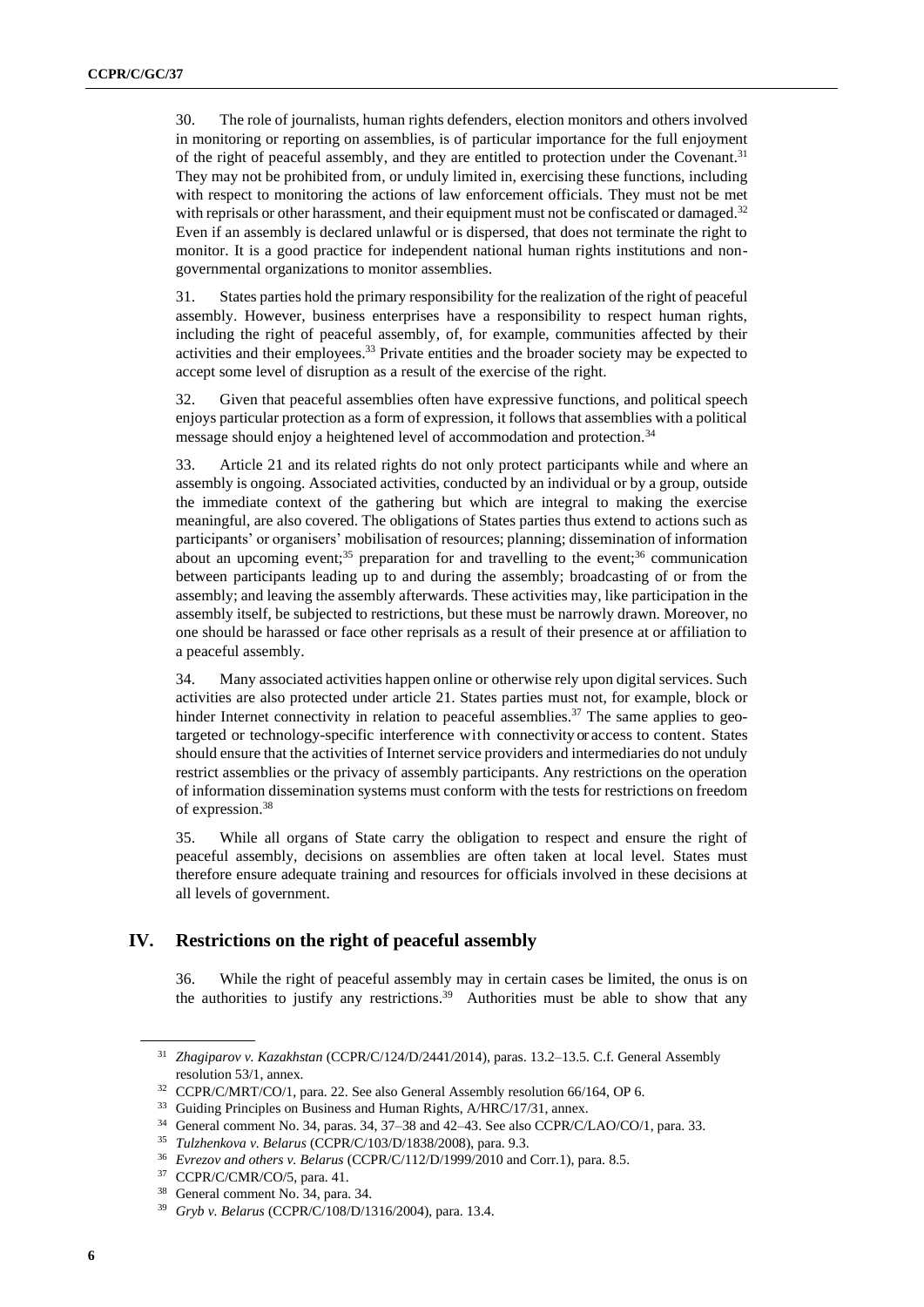restrictions meet the requirement of legality, and are also both necessary for and proportionate to at least one of the permissible grounds for restrictions enumerated in article 21, as discussed below. Where this onus is not met, article 21 is violated.<sup>40</sup> The imposition of any restrictions should be guided by the objective of facilitating the right, rather than seeking unnecessary and disproportionate limitations to it.<sup>41</sup> Restrictions must not be discriminatory, impair the essence of the right, or be aimed at discouraging participation in assemblies or causing a chilling effect.

37. The prohibition of a specific assembly can be considered only as a measure of last resort. Where the imposition of restrictions on an assembly is deemed necessary, the authorities should first seek to apply the least-intrusive measures. States should also consider allowing an assembly to take place and deciding afterwards whether measures should be taken regarding possible transgressions during the event, rather than imposing prior restraints in an attempt to eliminate all risks. $42$ 

38. Any restrictions on participation in peaceful assemblies should be based on a differentiated or individualized assessment of the conduct of the participants and the assembly concerned. Blanket restrictions on peaceful assemblies are presumptively disproportionate.

39. The second sentence of article 21 provides that no restrictions may be placed on the exercise of this right other than those imposed in conformity with the law. This poses the formal requirement of *legality*, akin to the requirement that limitations must be "provided by law" in other articles of the Covenant. Restrictions must thus be imposed through law or administrative decisions based on law. The laws in question must be sufficiently precise to allow members of society to decide how to regulate their conduct and may not confer unfettered or sweeping discretion on those charged with their enforcement.<sup>43</sup>

40. Article 21 provides that any restrictions must be "necessary in a democratic society". Restrictions must therefore be *necessary* and *proportionate* in the context of a society based on democracy, the rule of law, political pluralism and human rights, as opposed to being merely reasonable or expedient.<sup>44</sup> Such restrictions must be appropriate responses to a pressing social need, related to one of the permissible grounds in article 21. They must also be the least intrusive among the measures that might serve the relevant protective function.<sup>45</sup> Moreover, they have to be proportionate, which requires a value assessment, weighing the nature and detrimental impact of the interference on the exercise of the right against the resultant benefit to one of the grounds for interfering.<sup>46</sup> If the detriment outweighs the benefit, the restriction is disproportionate and thus not permissible.

41. The last part of the second sentence of article 21 sets out the legitimate grounds on which the right of peaceful assembly may be restricted. This is an exhaustive list, consisting of the following grounds: the interests of national security; public safety; public order (*ordre public*); the protection of public health; or morals; or the protection of the rights and freedoms of others.

42. The "interests of national security" may serve as a ground for restrictions if such restrictions are necessary to preserve the State's capacity to protect the existence of the nation, its territorial integrity or political independence against a credible threat or use of force.<sup>47</sup> This threshold will only exceptionally be met by assemblies that are "peaceful". Moreover, where the very reason that national security has deteriorated is the suppression of

<sup>40</sup> *Chebotareva v. Russian Federation* (CCPR/C/104/D/1866/2009), para. 9.3.

<sup>41</sup> *Turchenyak and others v. Belarus* (CCPR/C/108/D/1948/2010 and Corr.1), para. 7.4.

<sup>42</sup> C.f. OSCE & Venice Commission, *Guidelines on Freedom of Peaceful Assembly*, paras. 132, 220–22.

<sup>43</sup> *Nepomnyashchiy v. Russian Federation* (CCPR/C/123/D/2318/2013), para. 7.7; and General comment No. 34, para. 25.

<sup>44</sup> General comment No. 34, para. 34.

<sup>45</sup> *Toregozhina v. Kazakhstan* (CCPR/C/112/D/2137/2012), para. 7.4.

<sup>46</sup> Ibid., paras. 7.4, 7.6. C.f. OSCE & Venice Commission, *Guidelines on Freedom of Peaceful Assembly*, para. 131.

<sup>&</sup>lt;sup>47</sup> Siracusa Principles on the Limitation and Derogation of Provisions in the International Covenant on Civil and Political Rights (E/CN.4/1985/4, annex), para. 29.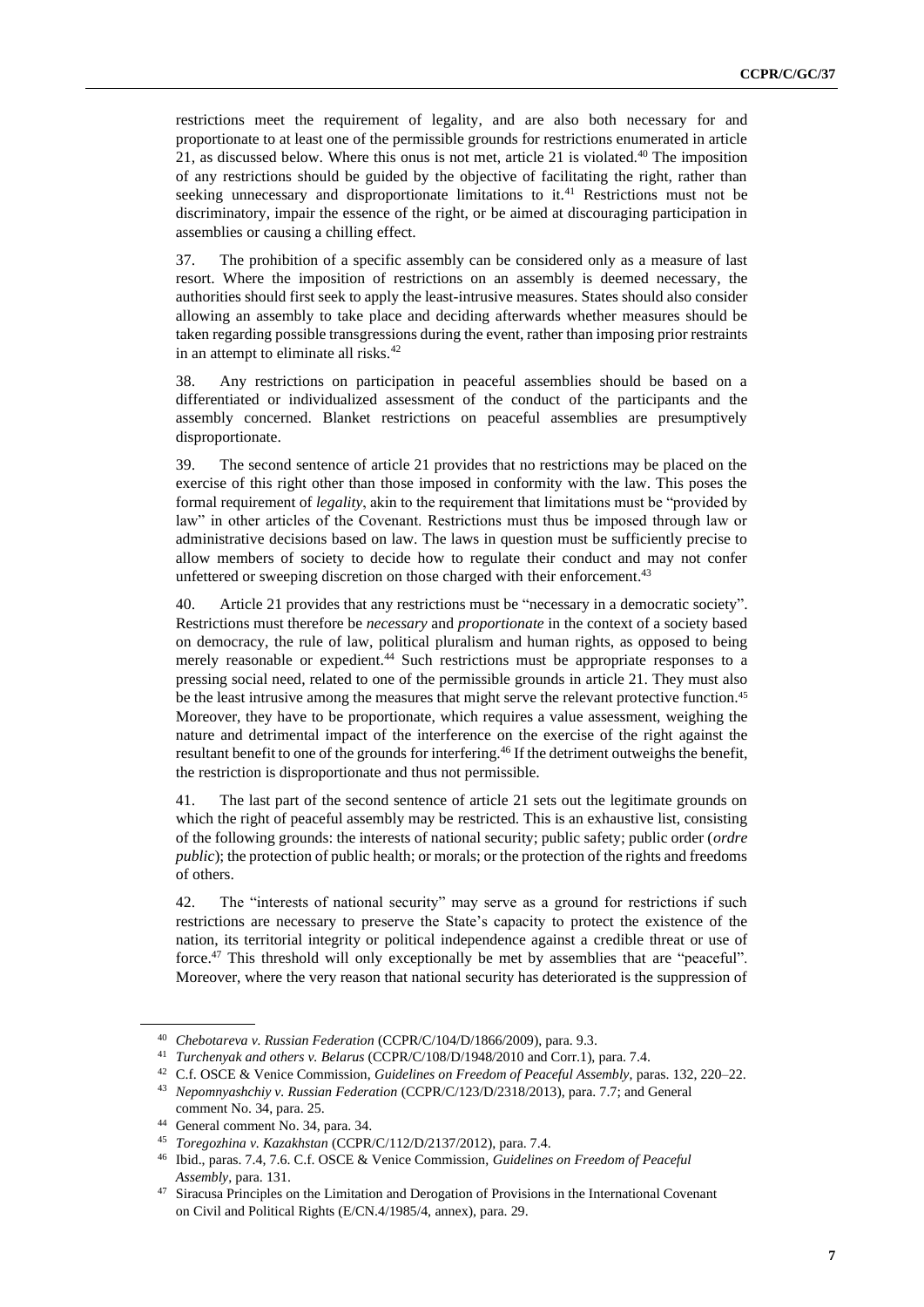human rights, this cannot be used to justify further restrictions, including on the right of peaceful assembly.<sup>48</sup>

43. For the protection of "public safety" to be invoked as a ground for restrictions on the right of peaceful assembly,<sup>49</sup> it must be established that the assembly creates a real and significant risk to the safety of persons (to life or security of person) or a similar risk of serious damage to property.<sup>50</sup>

44. "Public order" refers to the sum of the rules that ensure the proper functioning of society, or the set of fundamental principles on which society is founded, which also entails respect for human rights, including the right of peaceful assembly.<sup>51</sup> States parties should not rely on a vague definition of "public order" to justify over-broad restrictions on the right of peaceful assembly. <sup>52</sup> Peaceful assemblies can in some cases be inherently or deliberately disruptive and require a significant degree of toleration. "Public order" and "law and order" are not synonyms, and the prohibition of "public disorder" in domestic law should not be used unduly to restrict peaceful assemblies.

45. The protection of "public health" ground may exceptionally permit restrictions to be imposed, for example where there is an outbreak of an infectious disease and gatherings are dangerous. This may in extreme cases also be applicable where the sanitary situation during an assembly presents a substantial health risk to the general public or to the participants themselves.<sup>53</sup>

46. Restrictions on peaceful assemblies should only exceptionally be imposed for the protection of "morals". If used at all, this ground should not be used to protect understandings of morality deriving exclusively from a single social, philosophical or religious tradition<sup>54</sup> and any such restrictions must be understood in the light of the universality of human rights, pluralism and the principle of non-discrimination. <sup>55</sup> Restrictions based on this ground may not, for instance, be imposed because of opposition to expressions of sexual orientation or gender identity. 56

47. Restrictions imposed for the protection of "the rights and freedoms of others" may relate to the protection of Covenant or other human rights of people not participating in the assembly. At the same time, assemblies are a legitimate use of public and other spaces, and since they may entail by their very nature a certain level of disruption to ordinary life, such disruptions have to be accommodated, unless they impose a disproportionate burden, in which case the authorities must be able to provide detailed justification for any restrictions.<sup>57</sup>

48. In addition to the general framework for restrictions provided for in article 21 as discussed above, additional considerations are relevant to restrictions on the right of peaceful assembly. Central to the realisation of the right is the requirement that any restrictions, in principle, be content neutral, and thus not be related to the message conveyed by the assembly.<sup>58</sup> A contrary approach defeats the very purpose of peaceful assemblies as a potential tool of political and social participation that allows people to advance ideas and establish the extent of support they enjoy.

49. The rules applicable to freedom of expression should be followed when dealing with any expressive elements of assemblies. Restrictions on peaceful assemblies must thus not be

<sup>48</sup> Ibid., para. 32.

<sup>49</sup> See CCPR/C/MKD/CO/3, para. 19; *Alekseev v. Russian Federation*, para. 9.5.

<sup>50</sup> Siracusa Principles, para. 33.

<sup>51</sup> Ibid., para. 22.

<sup>52</sup> CCPR/C/KAZ/CO/1, para. 26; CCPR/C/DZA/CO/4, para. 45.

<sup>53</sup> C.f. European Court of Human Rights, *Cisse v. France* (application No. 51346/99), judgment of 9 April 2002.

<sup>54</sup> General comment No. 22, para. 8.

<sup>55</sup> General comment No. 34, para. 32.

<sup>56</sup> *Fedotova v. Russian Federation* (CCPR/C/106/D/1932/2010), paras. 10.5–10.6; *Alekseev v. Russian Federation*, para. 9.6.

<sup>57</sup> *Stambrovsky v. Belarus* (CCPR/C/112/D/1987/2010), para. 7.6; *Pugach v. Belarus* (CCPR/C/114/D/1984/2010), para. 7.8.

<sup>58</sup> *Alekseev v. Russian Federation*, para. 9.6.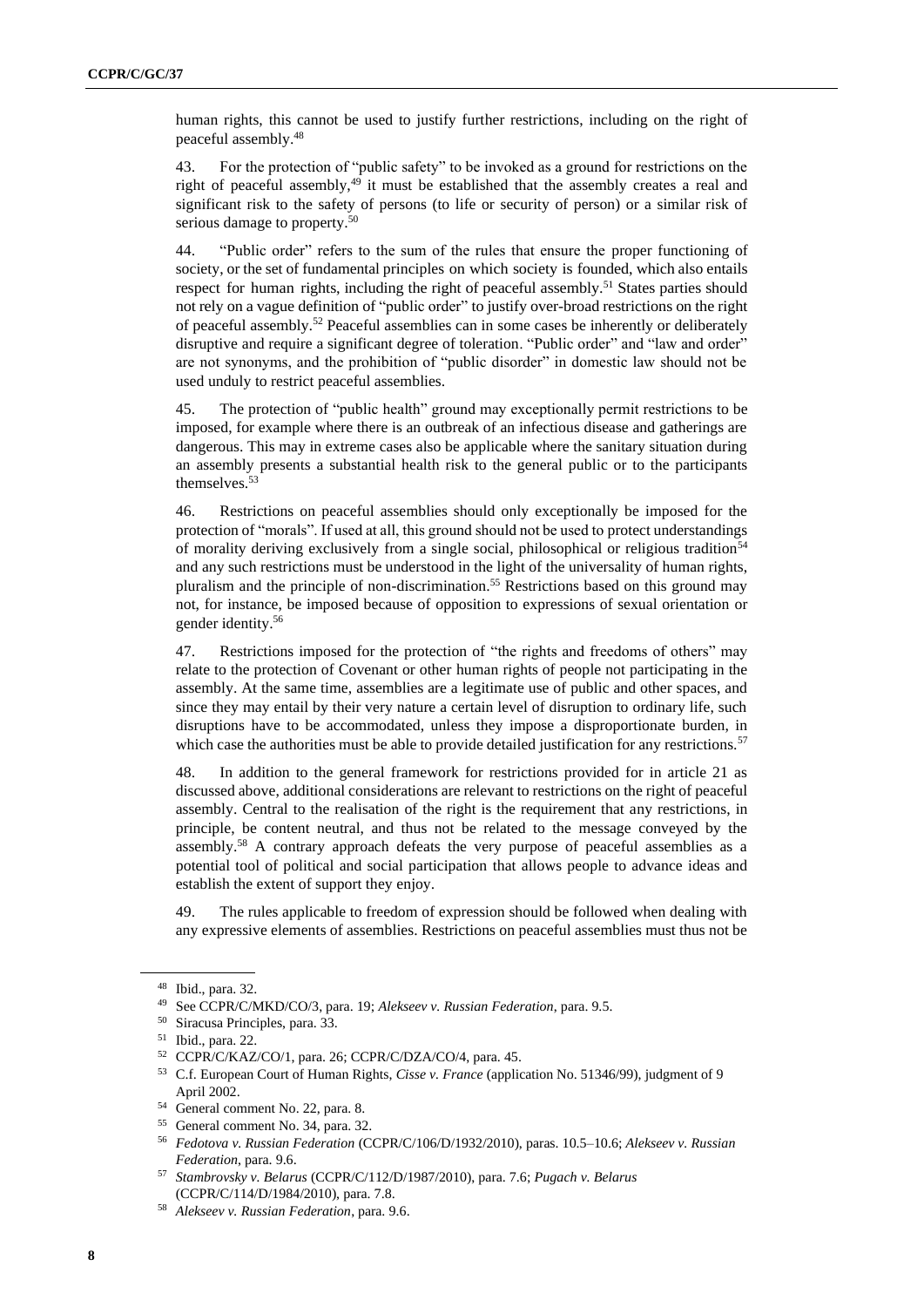used, explicitly or implicitly, to stifle expression of political opposition to a government,<sup>59</sup> challenges to authority, including calls for democratic changes of government, the constitution, the political system, or the pursuit of self-determination. They should not be used to prohibit insults to the honour and reputation of officials or State organs.<sup>60</sup>

50. In accordance with article 20 of the Covenant, peaceful assemblies may not be used for propaganda for war (paragraph 1), or advocacy of national, racial or religious hatred that constitutes incitement to discrimination, hostility or violence (paragraph  $2$ ).<sup>61</sup> As far as possible, action should be taken in such cases against the individual perpetrators, rather than against the assembly as a whole. Participation in assemblies whose dominant message falls within the scope of article 20 must be addressed in conformity with the requirements posed for restrictions by articles 19 and 21.<sup>62</sup>

51. Generally, the use of flags, uniforms, signs and banners is to be regarded as a legitimate form of expression that should not be restricted, even if such symbols are reminders of a painful past. In exceptional cases, where such symbols are directly and predominantly associated with incitement to discrimination, hostility or violence, appropriate restrictions should apply. 63

52. The fact that an assembly provokes or may provoke a hostile reaction from members of the public against participants, as a general rule, does not justify restriction; the assembly must be allowed to go ahead and its participants must be protected.<sup>64</sup> However, in the exceptional case where the State is manifestly unable to protect the participants from a severe threat to their safety, restrictions on participation in the assembly may be imposed. Any such restrictions must be able to withstand strict scrutiny. An unspecified risk of violence, or the mere possibility that the authorities will not have the capacity to prevent or neutralize the violence emanating from those opposed to the assembly, is not enough; the State must be able to show, based on a concrete risk assessment, that it would not be able to contain the situation, even if significant law enforcement capability were to be deployed.<sup>65</sup> Less-intrusive restrictions, such as postponement or relocation of the assembly, must be considered before resort to prohibition.

53. The regulation of the "time, place and manner" of assemblies is generally content neutral, and while there is some scope for restrictions that regulate these elements, the onus remains on the authorities to justify any such restriction on a case-by-case basis.<sup>66</sup> Any such restrictions should still, as far as possible, allow participants to assemble "within sight and sound" of their target audience, or at whatever site is otherwise important to their purpose.<sup>67</sup>

54. Concerning restrictions on the *time* of assemblies: participants must have sufficient opportunity effectively to manifest their views or to pursue their other purposes. <sup>68</sup> Peaceful assemblies should generally be left to end by themselves. Restrictions on the precise time of day or date when assemblies can or cannot be held, raise concerns about their compatibility with the Covenant.<sup>69</sup> Assemblies should not be limited solely because of their frequency. The timing, duration or frequency of a demonstration may, for example, play a central role in

<sup>59</sup> CCPR/C/MDG/CO/4, para. 51.

<sup>60</sup> CCPR/C/79/Add. 86, para. 18; General comment No. 34, para. 38.

 $61$  Article 20 (1) and (2).

 $62$  See General comment No. 34, paras. 50–52; article 4, Convention on the Elimination of Racial Discrimination; and Committee on the Elimination of Racial Discrimination, General recommendation No. 35. See also the Rabat Plan of Action (2012), A/HRC/22/17/Add.4, appendix, para. 29 as well as the Beirut Declaration and its 18 commitments on "Faith for Rights" (A/HRC/40/58, annexes I and II).

<sup>63</sup> C.f. OSCE & Venice Commission, *Guidelines on Freedom of Peaceful Assembly*, para. 152. See also European Court of Human Rights, *Fáber v. Hungary* (application No. 40721/08), judgment of 24 October 2012, paras. 56–58.

<sup>64</sup> *Alekseev v. Russian Federation*, para. 9.6. See also paragraph 18 above.

<sup>65</sup> *Alekseev v. Russian Federation*, para. 9.6.

<sup>66</sup> C.f. OSCE & Venice Commission, *Guidelines on Freedom of Peaceful Assembly*, para. 132.

<sup>67</sup> *Turchenyak et al. v. Belarus*, para. 7.4.

<sup>68</sup> C.f. European Court of Human Rights, *Éva Molnár v. Hungary* (application No. 10346/05), judgment of 7 October 2008, para. 42.

<sup>69</sup> CCPR/C/KOR/CO/4, para. 52; CCPR/C/TJK/CO/3, para. 49.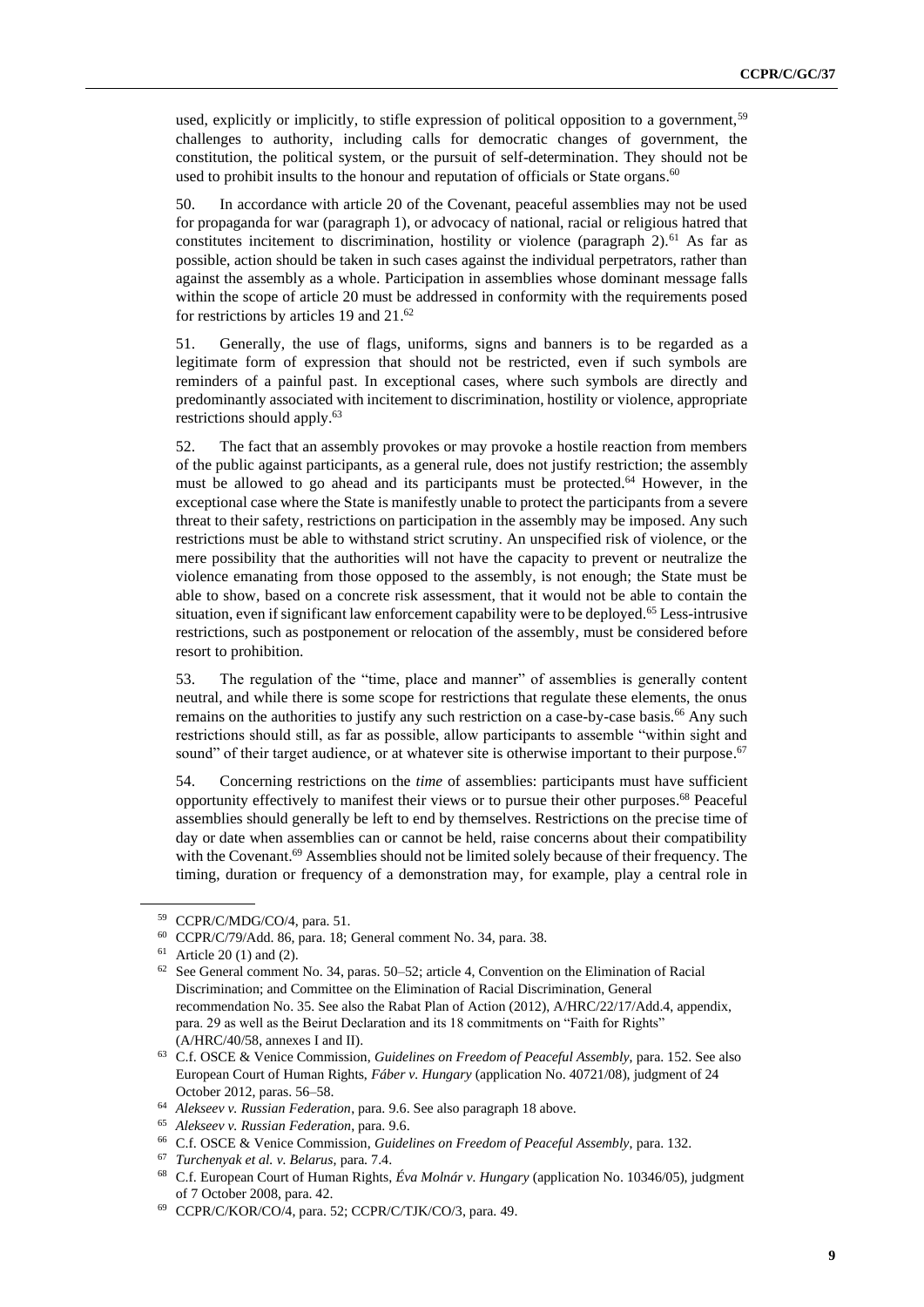achieving its objective. However, the cumulative impact of sustained gatherings may be weighed in a proportionality assessment of a restriction. For example, certain assemblies held regularly at night in residential areas might have a significant impact on those living nearby.

55. As for restrictions on the element of *place*: peaceful assemblies may in principle be conducted in all spaces to which the public has access or should have access, such as public squares and streets.<sup>70</sup> While rules concerning public access to some spaces, such as buildings and parks, may also limit the right to assemble in such places, the application of such restrictions to peaceful assemblies must be justifiable in terms of article 21. Peaceful assemblies should not be relegated to remote areas where they cannot effectively capture the attention of those who are being addressed, or the general public.<sup>71</sup> As a general rule, prohibitions on all assemblies anywhere in the capital;<sup>72</sup> in any public location except a single specified place, either in a city,<sup>73</sup> or outside the city centre;<sup>74</sup> or prohibitions on assemblies in "all the streets in the city", may not be imposed.

56. The designation of the perimeters of places such as courts, parliament, sites of historical significance or other official buildings as areas where assemblies may not take place should generally be avoided, *inter alia* because these are public spaces. To the extent that assemblies in and around such places are restricted, this must be specifically justified and narrowly circumscribed.<sup>75</sup>

57. While gatherings in private spaces fall within the scope of the right of peaceful assembly, $7<sup>6</sup>$  the interests of others with rights in the property have to be given due weight. The question to what extent restrictions may be imposed on such a gathering depends on considerations such as whether the space is routinely publicly accessible, the nature and extent of the potential interference caused by the gathering with the rights in the property, whether those holding rights in the property approve of such use, whether the ownership of the space is contested through the gathering, and whether participants have other reasonable means to achieve the purpose of the assembly, in accordance with the sight and sound principle.<sup>77</sup> Access to private property may not be denied on a discriminatory basis.

58. As far as restrictions on the *manner* of peaceful assemblies are concerned: participants should be left to determine whether they want to use equipment such as posters or megaphones or musical instruments or other technical means such as projection equipment to convey their message. Assemblies may entail the temporary erection of structures, including sound systems, to reach their audience or otherwise achieve their purpose.<sup>78</sup>

59. In general, States parties should not limit the number of participants in assemblies.<sup>79</sup> Any such restriction can be accepted only if there is a clear connection with a legitimate ground for restrictions as set out in article 21, for example where public safety considerations dictate a maximum crowd capacity for a stadium or a bridge, or where public health considerations dictate physical distancing.

60. The wearing of face-coverings or other disguises by assembly participants, such as hoods or masks, or taking other steps to participate anonymously may form part of the expressive element of a peaceful assembly, serve to counter reprisals, or to protect privacy, including in the context of new surveillance technologies. The anonymity of participants should be allowed unless their conduct presents reasonable grounds for arrest,<sup>80</sup> or there are

<sup>70</sup> C.f. Inter-American Commission on Human Rights, *Protest and Human Rights*, para. 72.

<sup>71</sup> CCPR/C/KOR/CO/4, para. 52; CCPR/C/KAZ/CO/1, para. 26.

<sup>72</sup> CCPR/C/DZA/CO/4, para. 45.

<sup>73</sup> *Turchenyak et al. v. Belarus*, para. 7.5.

<sup>74</sup> *Sudalenko v. Belarus* (CCPR/C/113/D/1992/2010), para. 8.5.

<sup>75</sup> *Zündel v. Canada* (CCPR/C/78/D/953/2000), para. 8.5.

<sup>76</sup> C.f. *Giménez v. Paraguay* (CCPR/C/123/D/2372/2014), para. 8.3; European Court of Human Rights, *Annenkov and others v. Russia* (application No. 31475/10), judgment of 25 July 2017, para. 122.

<sup>77</sup> C.f. European Court of Human Rights, *Appleby and others v. United Kingdom* (application No. 44306/98), judgment of 6 May 2003, para. 47.

<sup>78</sup> See *Frumkin v. Russia*, para. 107.

<sup>79</sup> CCPR/C/THA/CO/2, para. 39.

<sup>80</sup> C.f. OSCE & Venice Commission *Guidelines on Peaceful Assembly*, para. 153; ACHPR, *Guidelines on Freedom of Association and Assembly in Africa*, para. 81.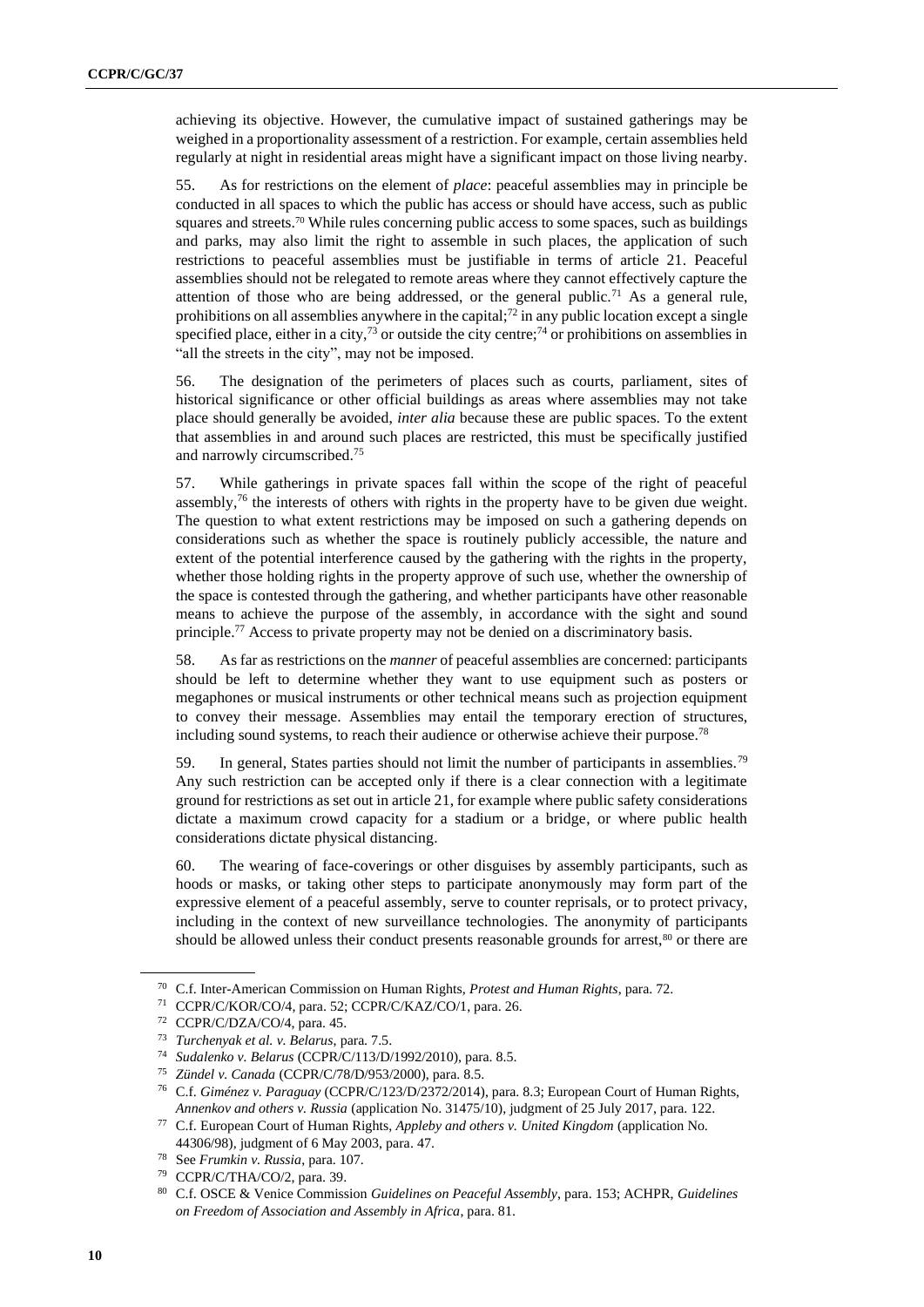other similarly compelling reasons.<sup>81</sup> The use of disguises should not in itself be deemed to signify violent intent.

61. While the collection of relevant information and data by authorities may under certain circumstances assist the facilitation of assemblies, this must not result in suppressing rights or creating a chilling effect. Any information gathering, whether by public or private entities, including through surveillance or the interception of communications, as well as the way in which data are collected, shared, retained and accessed, must strictly conform to applicable international standards, including on the right to privacy, and may never be aimed at intimidating or harassing participants or would-be participants in assemblies. $82$  Such practices should be regulated by appropriate and publicly accessible domestic legal frameworks compatible with international standards and subject to scrutiny by the courts.<sup>83</sup>

62. The mere fact that a particular assembly takes place in public does not mean that participants' privacy cannot be violated. The right to privacy may be infringed, for example, by facial recognition and other technologies that can identify individual participants in a crowd.<sup>84</sup> The same applies to the monitoring of social media to glean information about participation in peaceful assemblies. Independent and transparent scrutiny and oversight must be exercised over the decision to collect personal information and data of those engaged in peaceful assemblies and over its sharing or retention, with a view to ensuring the compatibility of such actions with the Covenant.

63. The freedom of public officials to participate in peaceful assemblies shall not be limited more than is strictly required by the need to ensure public confidence in their impartiality, and thus their ability to perform their service duties, <sup>85</sup> and any such restrictions must comply with article 21.

64. Requirements for participants or organisers either to arrange for or to contribute toward the costs of policing or security,<sup>86</sup> medical assistance or cleaning,<sup>87</sup> or other public services associated with peaceful assemblies are generally not compatible with article 21.<sup>88</sup>

65. Organisers and participants are expected to comply with legal requirements made of an assembly, and they may be held accountable for their own unlawful conduct, including the incitement of others. <sup>89</sup> If, in exceptional circumstances, organisers are held accountable for damage or injuries for which they were not directly responsible, it must be confined to cases where evidence shows that they could reasonably have foreseen and prevented it.<sup>90</sup> It is good practice for organisers to appoint stewards or marshals where necessary, but this should not be a legal requirement.

66. Authorities may not require pledges or undertakings from individuals not to organise or participate in future assemblies.<sup>91</sup> Conversely, no one may be forced to participate in an assembly.<sup>92</sup>

67. Where criminal or administrative sanctions are imposed upon organisers of or participants in a peaceful assembly for their unlawful conduct, such sanctions must be proportionate, non-discriminatory in nature and must not be based upon ambiguous or overbroadly-defined offences, or suppress conduct protected by the Covenant.

68. While acts of terrorism must be criminalised in conformity with international law, the definition of such crimes must not be overbroad or discriminatory and must not be applied

<sup>&</sup>lt;sup>81</sup> With respect to symbolic face-coverings, see paragraph 51 above.

<sup>82</sup> A/HRC/31/66, para. 73.

<sup>83</sup> CCPR/C/KOR/CO/4, paras. 42–43.

<sup>84</sup> C.f. A/HRC/44/24, paras. 33–34.

<sup>85</sup> C.f. OSCE & Venice Commission, *Guidelines on Freedom of Peaceful Assembly*, para. 110.

<sup>86</sup> CCPR/C/CHE/CO/4, para. 48.

<sup>87</sup> *Poliakov v. Belarus* (CCPR/C/111/D/2030/2011), paras. 8.2–8.3; CCPR/C/BLR/CO/5, para. 51 (a).

<sup>88</sup> C.f. ACHPR, *Guidelines on Freedom of Association and Assembly in Africa*, para. 102 (b).

<sup>89</sup> A/HRC/31/66, para. 26.

<sup>90</sup> C.f. OSCE & Venice Commission, *Guidelines on Freedom of Peaceful Assembly*, para. 224.

<sup>&</sup>lt;sup>91</sup> CCPR/C/KHM/CO/2, para. 22; CCPR/C/JOR/CO/5, para. 32.

<sup>92</sup> CCPR/C/TKM/CO/2, para. 44.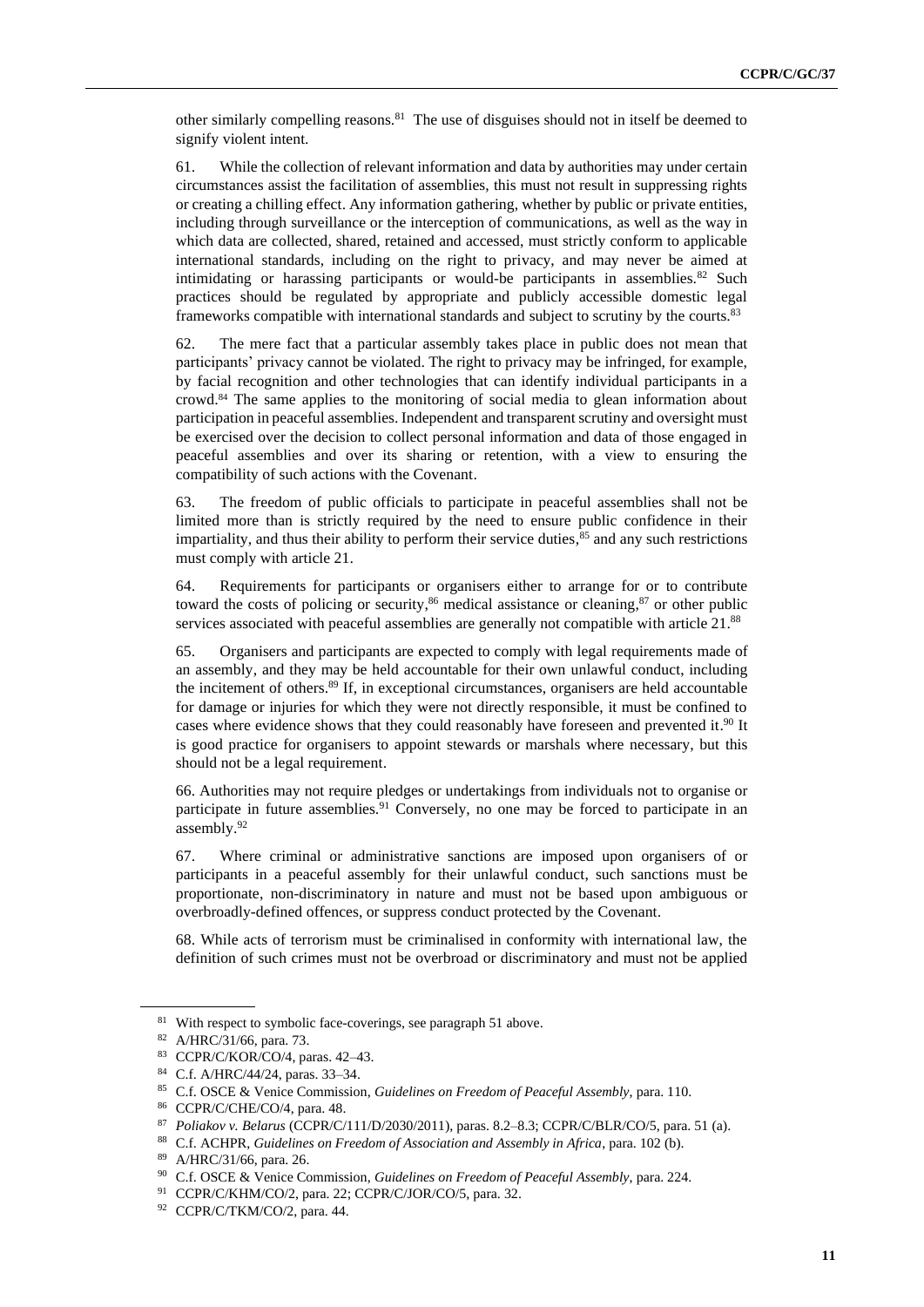so as to curtail or discourage the exercise of the right of peaceful assembly.<sup>93</sup> The mere act of organising or participating in a peaceful assembly cannot be criminalized under antiterrorism laws.

69. Recourse to courts or other tribunals to seek a remedy concerning restrictions must be readily available, including the possibility of appeal or review. The timeliness and duration of such proceedings against restrictions on an assembly must not jeopardize the exercise of the right.<sup>94</sup> The procedural guarantees of the Covenant apply in all such cases, and also to issues such as detention or the imposition of sanctions, including fines, in connection with peaceful assemblies.<sup>95</sup>

#### **V. Notification regimes**

70. Having to apply for permission from the authorities undercuts the idea that peaceful assembly is a basic right.<sup>96</sup> Notification systems, entailing that those who intend to organize a peaceful assembly are required to inform the authorities in advance and provide certain salient details, are permissible to the extent necessary to assist the authorities in facilitating the smooth conduct of peaceful assemblies and protecting the rights of others.<sup>97</sup> At the same time, this requirement must not be misused to stifle peaceful assemblies, and, like other interferences with the right, must be justifiable on the grounds in article 21.<sup>98</sup> The enforcement of notification requirements must not become an end in itself.<sup>99</sup> Notification procedures should be transparent, not unduly bureaucratic,<sup>100</sup> their demands on organisers must be proportionate to the potential public impact of the assembly concerned, and they should be free of charge.

71. A failure to notify the authorities of an upcoming assembly, where required, does not render the act of participation in the assembly unlawful, and must not in itself be used as a basis for dispersing the assembly or arresting the participants or organisers, or the imposition of undue sanctions, such as charging them with criminal offences. Where administrative sanctions are imposed on organisers for failure to notify, this must be justified by the authorities.<sup>101</sup> Lack of notification does not absolve the authorities from the obligation, within their abilities, to facilitate the assembly and to protect the participants.

72. Any notification requirements for pre-planned assemblies must be provided for in domestic law. The minimum period of advance notification might vary according to the context and level of facilitation required, but it should not be excessively long.<sup>102</sup> If restrictions are imposed following a notification, they should be communicated early enough to allow time for access to the courts or other mechanisms to challenge them. Any notification regime should exclude assemblies where the impact of a gathering on others can reasonably be expected to be minimal, for example because of its nature, location or limited size or duration. Notification must not be required for spontaneous assemblies where they do not allow enough time to provide notice.<sup>103</sup>

73. Where authorization regimes persist in domestic law, they must in practice function as a system of notification, with authorization being granted as a matter of course, in the

<sup>93</sup> CCPR/C/SWZ/CO/1, para. 36; CCPR/C/BHR/CO/1, para. 29. See also A/HRC/40/52.

<sup>94</sup> CCPR/C/POL/CO/6, para. 23.

<sup>95</sup> *E.V. v. Belarus* (CCPR/C/112/D/1989/2010), para. 6.6.

<sup>96</sup> CCPR/C/MAR/CO/6, para. 45; CCPR/C/GMB/CO/2, para. 41; and ACHPR, *Guidelines on Freedom of Association and Assembly in Africa*, para. 71.

<sup>97</sup> *Kivenmaa v. Finland*, para. 9.2. See also ACHPR, *Guidelines on Freedom of Association and Assembly in Africa*, para. 72.

<sup>98</sup> Ibid. See also *Sekerko v. Belarus*, para. 9.4.

<sup>99</sup> *Popova v. Russian Federation*, para. 7.5.

<sup>100</sup> *Poliakov v. Belarus*, para. 8.3.

<sup>101</sup> See, e.g., *Popova v. Russian Federation*, para. 7.4, 7.5. See also A/HRC/31/66, para. 23.

<sup>102</sup> CCPR/CO/83/KEN, para. 23; CCPR/C/CHE/CO/4, para. 48; CCPR/C/DZA/CO/4, para. 45.

<sup>103</sup> *Popova v. Russian Federation*, para. 7.5. See also European Court of Human Rights, *Éva Molnár v. Hungary*, para. 38.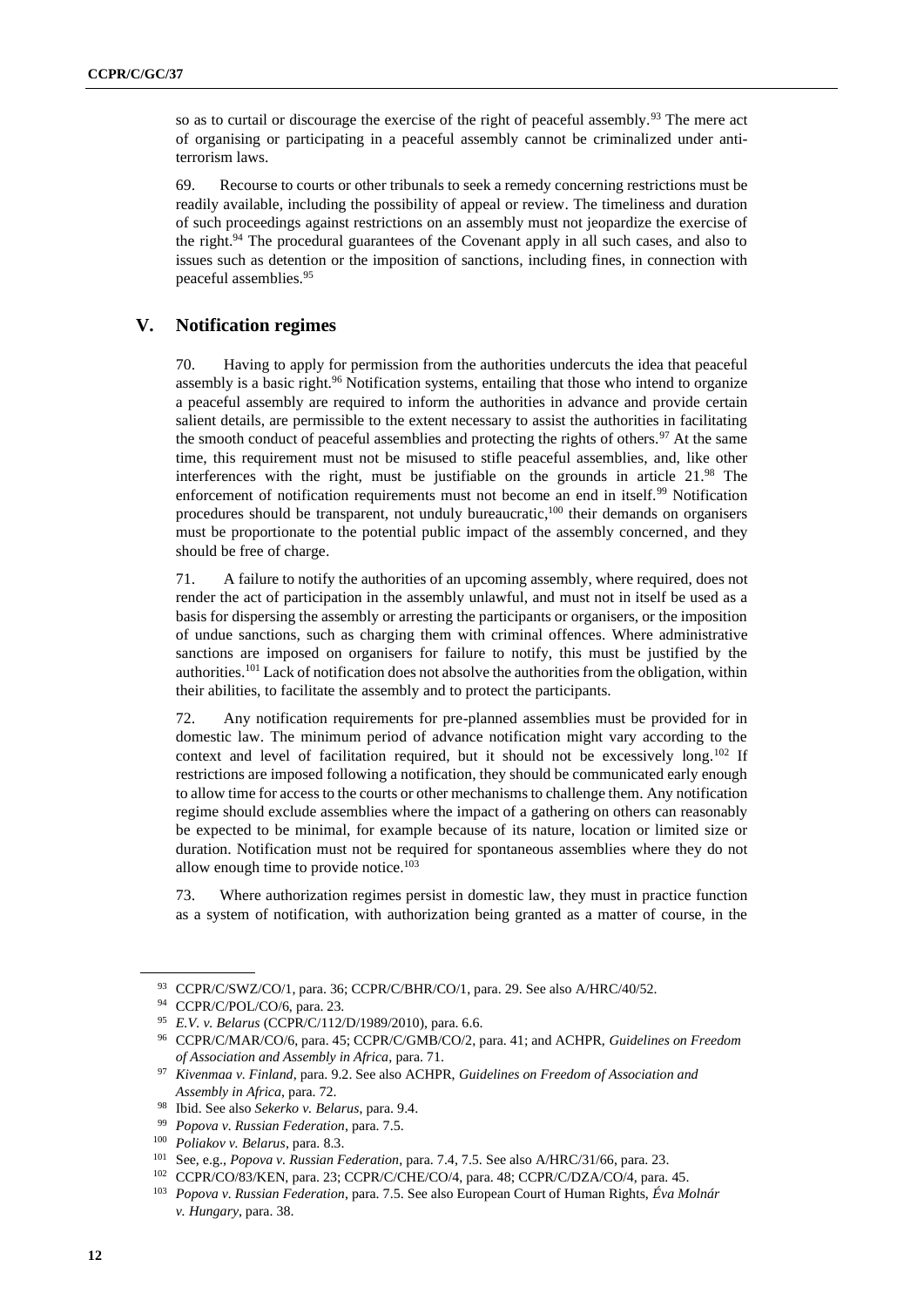absence of compelling reasons to do otherwise. Notification regimes, for their part, must not in practice function as authorization systems.<sup>104</sup>

#### **VI. Duties and powers of law enforcement agencies**

74. Law enforcement officials involved in policing assemblies must respect and ensure the exercise of the fundamental rights of organisers and participants, while also protecting journalists,<sup>105</sup> monitors and observers, medical personnel and other members of the public, as well as public and private property, from harm.<sup>106</sup> The basic approach of the authorities should be to seek to facilitate peaceful assemblies where necessary.

75. Relevant law enforcement agencies should as far as possible work towards establishing channels for communication and dialogue between the various parties involved in assemblies, before and during the assembly, aimed at promoting preparedness, deescalating tensions and resolving disputes.<sup>107</sup> While it is good practice for organisers and participants to engage in such contact, they cannot be required to do so.

76. Where the presence of law enforcement officials is required, the policing of an assembly should be planned and conducted with the objective of enabling the assembly to take place as intended, and with a view to minimizing the potential for injury to any person and damage to property.<sup>108</sup> The plan should detail the instruction, equipment and deployment of all relevant officials and units.

77. Generic contingency plans and training protocols should also be elaborated by relevant law enforcement agencies, in particular for the policing of assemblies of which the authorities are not notified in advance and which may affect public order.<sup>109</sup> Clear command structures must exist to underpin accountability, as well as protocols for recording and documenting events, ensuring the identification of officers and reporting of any use of force.

78. Law enforcement officials should seek to de-escalate situations that might result in violence. They are obliged to exhaust non-violent means and to give a warning if it is absolutely necessary to use force, unless doing either would be manifestly ineffective. Any use of force must comply with the fundamental principles of legality, necessity, proportionality, precaution and non-discrimination applicable to articles 6 and 7 of the Covenant, and those using force must be accountable for each use of force.<sup>110</sup> Domestic legal regimes on the use of force by law enforcement officials must be brought in line with the requirements posed by international law, guided by standards such as the *Basic Principles on the Use of Force and Firearms by Law Enforcement Officials* and the *UN Human Rights Guidance on Less-Lethal Weapons in Law Enforcement*. 111

79. Only the minimum force necessary may be used where this is required for a legitimate law enforcement purpose during an assembly. Once the need for any use of force has passed, such as when a violent individual is safely apprehended, no further resort to force is permissible.<sup>112</sup> Law enforcement officials may not use greater force than is proportionate under the circumstances for the dispersal of an assembly, prevention of crime or in effecting or assisting in the lawful arrest of offenders or suspected offenders.<sup>113</sup> Domestic law must not grant officials largely unrestricted powers, for example to use "force" or "all necessary force" to disperse assemblies, or make under-protective generalisations, for example simply

<sup>104</sup> CCPR/C/UZB/CO/5, paras. 46–47; CCPR/C/JOR/CO/5, para. 32.

<sup>105</sup> CCPR/C/AGO/CO/1, para. 21; CCPR/C/GEO/CO/4, para. 12; and CCPR/C/KOR/CO/4, para. 52.

<sup>106</sup> A/HRC/31/66, para. 41.

<sup>107</sup> Ibid., para. 38.

<sup>108</sup> Human Rights Council resolution 38/11, preambular para. 10; A/HRC/26/36, para. 51.

<sup>109</sup> A/HRC/31/66, para. 37.

<sup>110</sup> See General comment No. 36, paras. 13–14.

<sup>&</sup>lt;sup>111</sup> See also Code of Conduct for Law Enforcement Officials.

<sup>112</sup> Ibid., art. 3.

<sup>113</sup> Ibid., commentary to art. 3.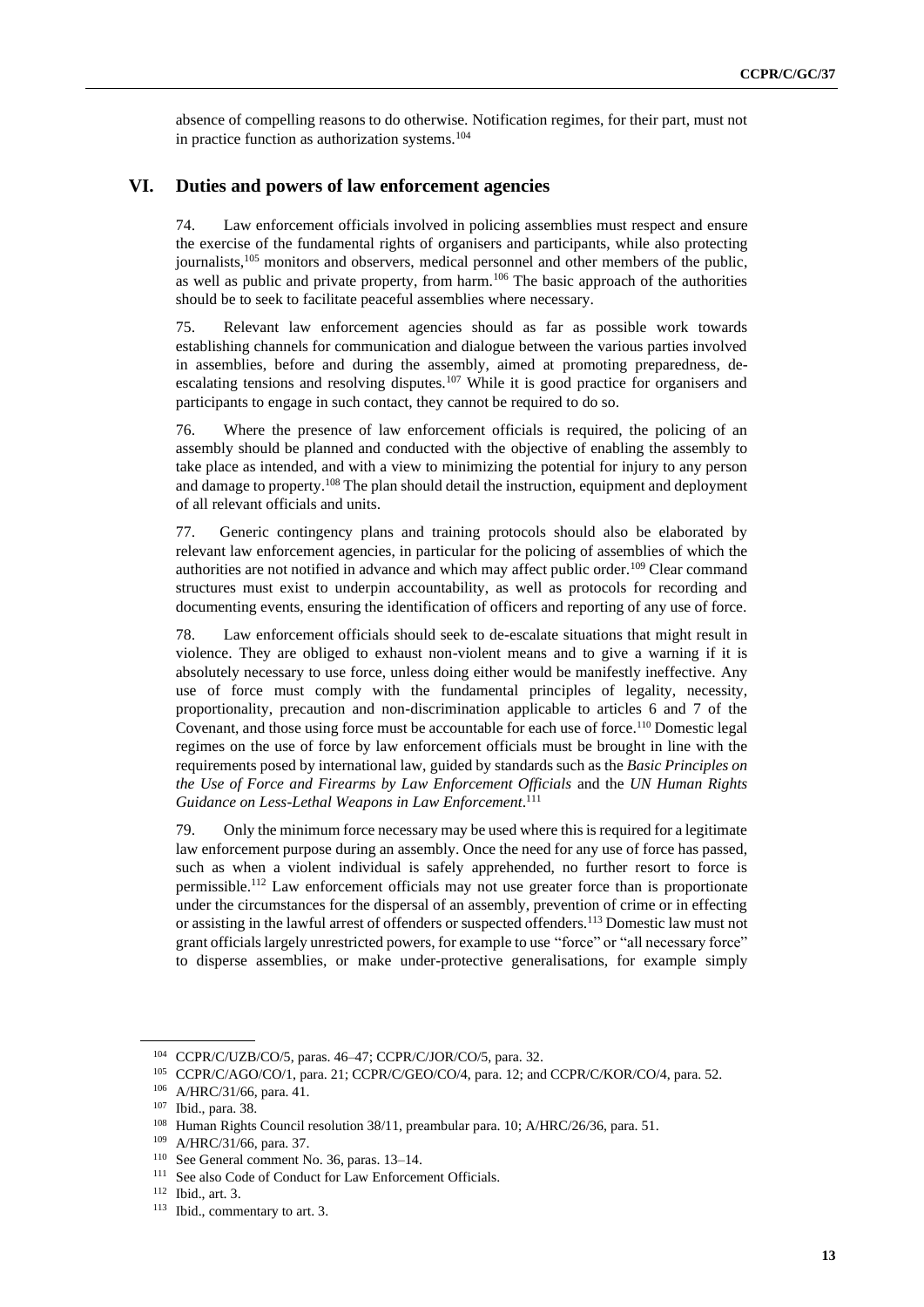to "shoot for the legs". In particular, domestic law must not allow use of force against participants in an assembly on a wanton, excessive or discriminatory basis.<sup>114</sup>

80. Only law enforcement officials trained in the policing of assemblies, including on the relevant human rights standards, should be deployed for that purpose.<sup>115</sup> Training should sensitise officials to the specific needs of individuals or groups in situations of vulnerability, which may in some cases include women, children, or persons with disabilities, when participating in peaceful assemblies. The military should not be used to police assemblies, <sup>116</sup> but if in exceptional circumstances and on a temporary basis they are deployed in support, they must have received appropriate human rights training and must comply with the same international rules and standards as law enforcement officials.<sup>117</sup>

81. All law enforcement officials responsible for policing assemblies must be suitably equipped, including where needed with appropriate and fit-for-purpose less-lethal weapons and protective equipment. States parties must ensure that all weapons, including less-lethal weapons, are subject to strict independent testing, ensure officers deployed with them receive specific training and evaluate and monitor their impact on the rights of those affected.<sup>118</sup> Law enforcement agencies must be alert to potentially discriminatory impacts of certain policing tactics, including in the context of new technologies, and address them.<sup>119</sup>

82. Preventive detention of targeted individuals, to keep them from participating in assemblies, may constitute arbitrary deprivation of liberty, which is incompatible with the right of peaceful assembly.<sup>120</sup> This is especially the case if detention lasts more than a few hours. Where domestic law permits such detention, it may be used only in the most exceptional cases, $121$  for no longer than absolutely necessary and only where the authorities have proof of the intention of the individuals involved to engage in or incite acts of violence during a particular assembly, and where other measures to prevent violence from occurring will clearly be inadequate.<sup>122</sup> Practices of indiscriminate mass arrest prior to, during or following an assembly, are arbitrary and thus unlawful.<sup>123</sup>

83. Powers of "stop and search" or "stop and frisk", applied to those who participate in assemblies, or are about to do so, must be exercised based on reasonable suspicion of the commission or threat of a serious offence, and must not be used in a discriminatory manner.<sup>124</sup> The mere fact that authorities associate an individual with a peaceful assembly does not constitute reasonable grounds for stopping and searching them.<sup>125</sup>

84. Containment ("kettling"), where law enforcement officials encircle and close in a section of the participants, may be used only where it is necessary and proportionate to do so, in order to address actual violence or an imminent threat emanating from that section. Necessary law enforcement measures targeted against specific individuals are often preferable to containment. Particular care must be taken to contain, as far as possible, only people linked directly to violence and to limit the duration of the containment to the minimum necessary. Where containment is used indiscriminately or punitively, it violates the right of

<sup>114</sup> CCPR/C/MAR/CO/6, paras. 45–46; CCPR/C/BHR/CO/1, para. 55.

<sup>115</sup> CCPR/C/KHM/CO/2, para. 12; CCPR/C/GRC/CO/2, para. 42; and CCPR/C/BGR/CO/4, para. 38.

<sup>116</sup> CCPR/C/VEN/CO/4, para. 14; and ACHPR, *Guidelines on Policing Assemblies in Africa*, para. 3.2.

<sup>117</sup> Code of Conduct for Law Enforcement Officials, art. 1.

<sup>118</sup> General comment No.36, para. 14. See also UN Human Rights Guidance on Less-Lethal Weapons in Law Enforcement, section 4; and Basic Principles on the Use of Force and Firearms by Law Enforcement Officials, principle 2.

<sup>119</sup> CCPR/C/GBR/CO/7, para. 11; A/HRC/44/24, para. 32.

<sup>120</sup> CCPR/C/MKD/CO/3, para. 19.

<sup>121</sup> General comment No. 35, para. 15.

<sup>122</sup> C.f. European Court of Human Rights, *S., V. and A. v. Denmark* (application Nos. 35553/12, 36678/12 and 36711/12), judgment of 22 October 2018 (Grand Chamber), paras. 77 and 127.

<sup>123</sup> CCPR/C/CAN/CO/6, para. 15.

<sup>124</sup> CCPR/C/GBR/CO/7, para. 11; CCPR/C/USA/CO/4, para. 7.

<sup>125</sup> A/HRC/31/66, para. 43.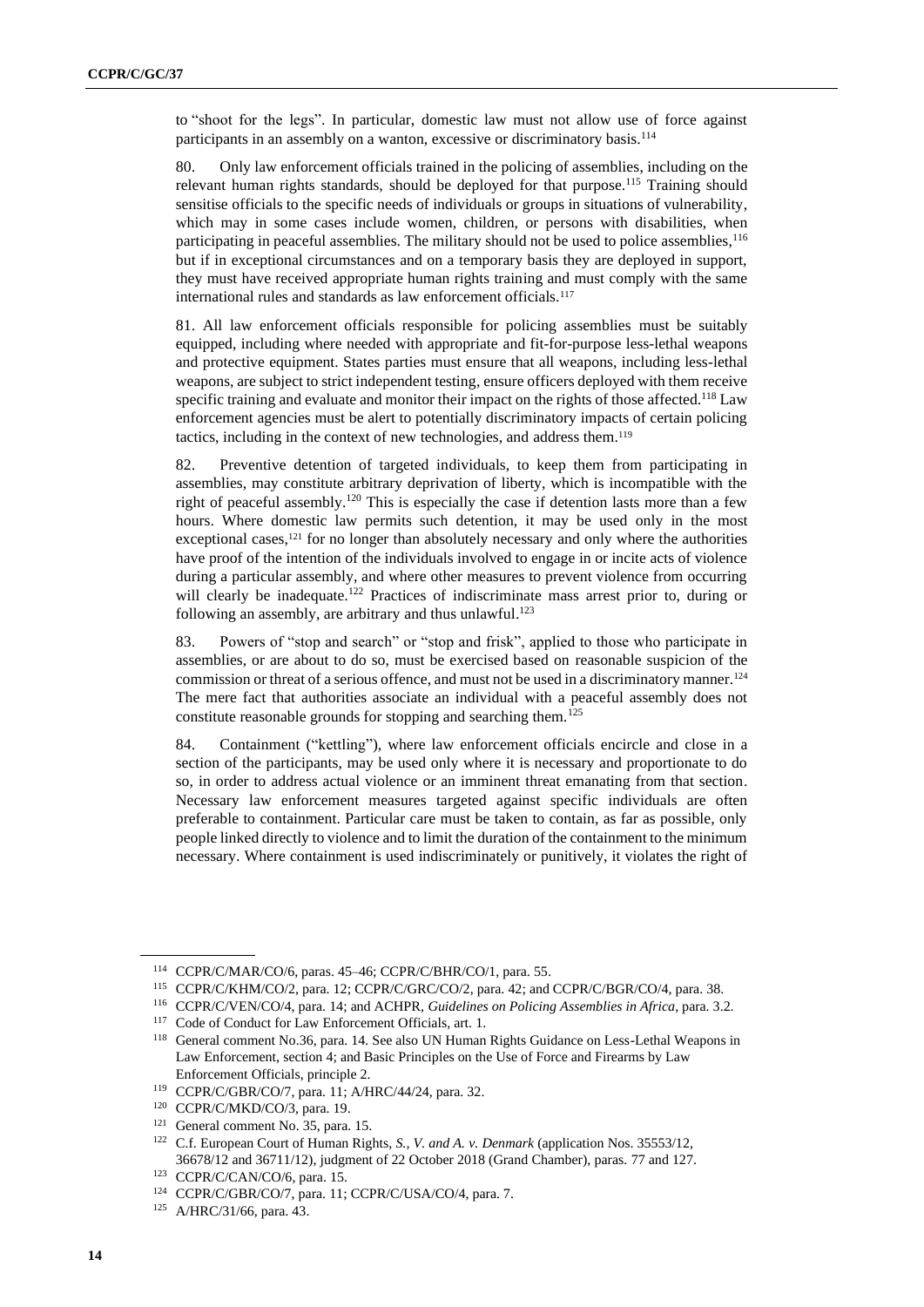peaceful assembly, and may also violate other rights such as freedom from arbitrary detention and freedom of movement.<sup>126</sup>

85. Only in exceptional cases may an assembly be dispersed. Dispersal may be resorted to if the assembly as such is no longer peaceful, or if there is clear evidence of an imminent threat of serious violence that cannot be reasonably addressed by more proportionate measures such as targeted arrests, but in all cases the law enforcement rules on use of force must be strictly followed. Conditions for ordering the dispersal of an assembly should be set out in domestic law, and only a duly authorized official may order the dispersal of a peaceful assembly. An assembly that remains peaceful but which nevertheless causes a high level of disruption, such as the extended blocking of traffic, may be dispersed, as a rule, only if the disruption is "serious and sustained".<sup>127</sup>

86. Where a decision to disperse is taken in conformity with domestic and international law, force should be avoided. Where that is not possible in the circumstances, only the minimum force necessary may be used. $128$  As far as possible, any force used should be directed against a specific individual or group engaged in or threatening violence. Force likely to cause more than negligible injury should not be used against individuals or groups who are passively resisting.<sup>129</sup>

87. Less-lethal weapons affecting an area, such as tear gas and water cannon, tend to have indiscriminate effects. When such weapons are used, all reasonable efforts should be undertaken to limit risks such as causing a stampede or harming bystanders. They should only be used as a measure of last resort following a verbal warning, and with adequate opportunity given for assembly participants to disperse. Tear gas should not be used in confined spaces.<sup>130</sup>

88. Firearms are not an appropriate tool for the policing of assemblies,<sup>131</sup> and must never be used simply to disperse an assembly.<sup>132</sup> In order to comply with international law, any use of firearms by law enforcement officials in the context of assemblies must be limited to targeted individuals in circumstances in which it is strictly necessary to confront an imminent threat of death or serious injury.<sup>133</sup> Given the threat such weapons pose to life, this minimum threshold should also be applied to the firing of rubber-coated metal bullets.<sup>134</sup> Where law enforcement officials are prepared for the use of force, or violence is considered likely, the authorities must also ensure adequate medical facilities are available. It is never lawful to fire indiscriminately or to use firearms in fully automatic mode when policing an assembly. 135

89. The State is responsible under international law for the actions and omissions of its law enforcement agencies. With a view to preventing violations, States should consistently promote a culture of accountability for law enforcement officials during assemblies. To enhance effective accountability, uniformed law enforcement officials should always display an easily recognisable form of identification during assemblies.<sup>136</sup>

90. States have an obligation to investigate effectively, impartially and in a timely manner any allegation or reasonable suspicion of unlawful use of force or other violations by law

<sup>126</sup> C.f. European Court of Human Rights, *Austin and others* v. *United Kingdom* (application Nos. 39629/09, 40713/09; and 41008/09), judgment of 15 March 2012 (Grand Chamber), para. 68.

<sup>127</sup> A/HRC/31/66, para. 62.

<sup>&</sup>lt;sup>128</sup> Basic Principles on the Use of Force and Firearms by Law Enforcement Officials, principle 13; A/HRC/26/36, para. 75.

<sup>129</sup> UN Human Rights Guidance on Less-Lethal Weapons in Law Enforcement, para. 2.10.

<sup>130</sup> S/2009/693, annex, para. 62; and UN Human Rights Guidance on Less-Lethal Weapons in Law Enforcement, para. 7.3.7.

<sup>131</sup> ACHPR, *Guidelines on Policing Assemblies in Africa*, para. 21.2.4.

<sup>&</sup>lt;sup>132</sup> Basic Principles on the Use of Force and Firearms by Law Enforcement Officials, principle 14.

<sup>&</sup>lt;sup>133</sup> General comment No. 36, para. 12; Basic Principles on the Use of Force and Firearms by Law Enforcement Officials, Principles 9 and 14.

<sup>134</sup> UN Human Rights Guidance on Less-Lethal Weapons in Law Enforcement, para. 7.5.8.

<sup>135</sup> A/HRC/31/66, paras. 60, 67(e). See also OHCHR/UNODC, *Resource Book on the Use of Force and Firearms in Law Enforcement* (2017) p. 96.

<sup>136</sup> C.f. European Court of Human Rights, *Hentschel and Stark* v. *Germany* (application No. 47274/15), judgment of 9 November 2017, para. 91; CAT/C/DEU/CO/6, para. 40.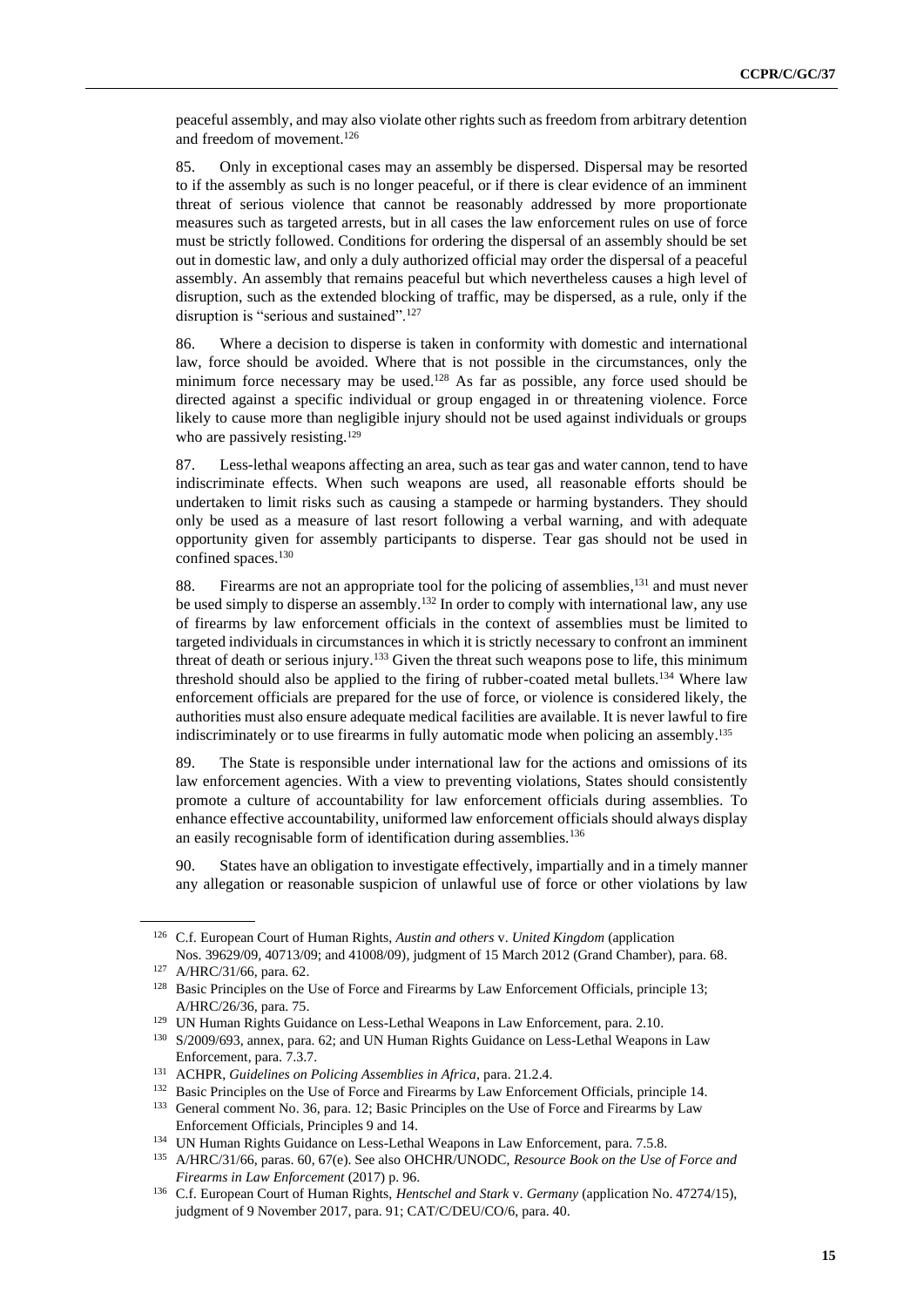enforcement officials, including sexual or gender-based violence, in the context of assemblies.<sup>137</sup> Both intentional and negligent action or inaction can amount to a violation of human rights. Individual officials responsible for violations must be held accountable under domestic and, where relevant, international law and effective remedies must be available to victims.<sup>138</sup>

91. All use of force by law enforcement officials should be recorded and reflected promptly in a transparent report. Where injury or damage occurs, the report should contain sufficient information to establish whether the use of force was necessary and proportionate, by detailing the incident, including the reasons for the use of force, its effectiveness, and the consequences.<sup>139</sup>

92. Any deployment of plainclothes officers in assemblies must be strictly necessary in the circumstances and such officers must never incite violence. Before conducting a search, making an arrest, or resorting to any use of force, plainclothes officers must identify themselves to the persons concerned.

93. The State is ultimately responsible for law enforcement during an assembly and may delegate tasks to private security providers only in exceptional circumstances. In such cases, the State remains responsible for their conduct.<sup>140</sup> This is in addition to the accountability of the private security service providers under domestic and, where relevant, international law.<sup>141</sup> The role and powers of private security service providers in law enforcement should be set out by the authorities in national legislation and their use of force and training strictly regulated.<sup>142</sup>

94. The use of recording devices by law enforcement officials during assemblies, including body-worn cameras, may play a positive role in securing accountability, if used judiciously. However, the authorities should have clear and publicly available guidelines to ensure that their use is consistent with international standards on privacy and does not have a chilling effect on participation in assemblies.<sup>143</sup> Participants, as well as journalists and monitors, also have the right to record law enforcement officials.<sup>144</sup>

95. The State is fully responsible for any remotely controlled weapons systems it uses during an assembly. Such methods of force delivery may escalate tensions and should be used only with great caution. Fully autonomous weapons systems, where lethal force can be used against assembly participants without meaningful human intervention once a system has been deployed, shall never be used for law enforcement during an assembly.<sup>145</sup>

#### **VII. Assembly during states of emergency and armed conflict**

96. The right of peaceful assembly is not listed as non-derogable in article 4 (2) of the Covenant, but other rights potentially applicable to assemblies, such as those provided in articles 6, 7 and 18, are non-derogable. State parties must not rely on derogation from the right of peaceful assembly if they can attain their objectives by imposing restrictions in terms of article 21.<sup>146</sup> If States derogate from the Covenant in response, for instance, to mass demonstrations that include acts of violence, they must be able to justify not only that such a situation constitutes a threat to the life of the nation, but also that all measures derogating

<sup>137</sup> CCPR/C/COD/CO/4, paras. 43–44; CCPR/C/BHR/CO/1, para. 36. See also *The Minnesota Protocol on the investigation of potentially unlawful death (2016)* (United Nations publication, Sales No. E.91.IV.1).

<sup>138</sup> A/RES/60/147, annex.

<sup>139</sup> UN Human Rights Guidance on Less-Lethal Weapons in Law Enforcement, paras. 3.3–3.5.

<sup>140</sup> General comment No. 36, para. 15.

<sup>141</sup> C.f. *International Code of Conduct for Private Security Service Providers* (2010)

<sup>142</sup> UN Human Rights Guidance on Less-Lethal Weapons in Law Enforcement, para. 3.2.

<sup>143</sup> CCPR/C/CHN-HKG/CO/3, para. 10; CCPR/C/CHN-MAC/CO/1, para. 16.

<sup>144</sup> A/HRC/31/66, para. 71.

<sup>145</sup> Ibid., para. 67.

<sup>146</sup> Ibid., para. 5; General comment No. 29, para. 5. See also CCPR/C/128/2, para. 2 (c).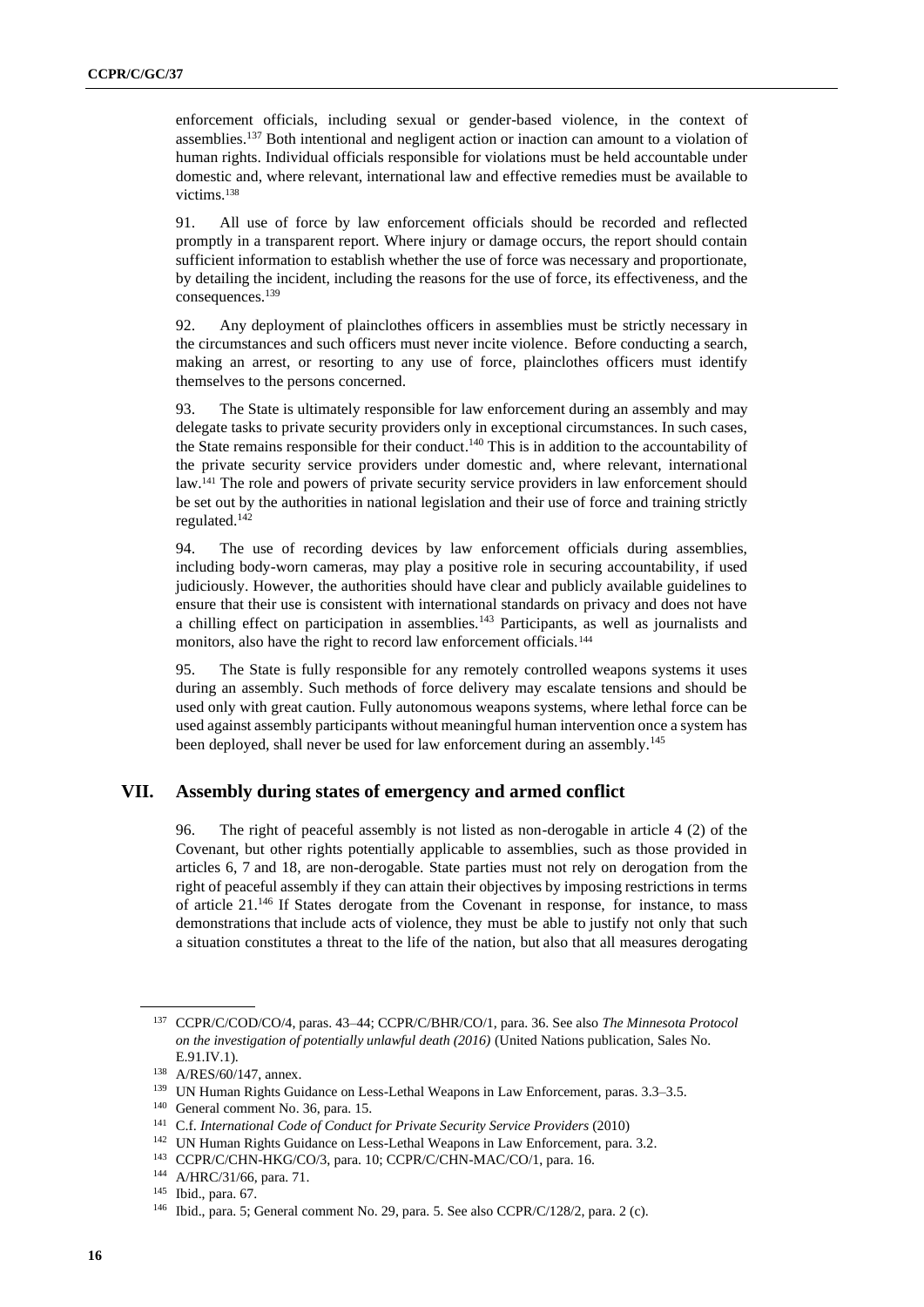from their obligations under the Covenant are strictly required by the exigencies of the situation and comply with the conditions in article  $4.147$ 

97. In a situation of armed conflict, the use of force during peaceful assemblies remains regulated by the rules governing law enforcement and the Covenant continues to apply.<sup>148</sup> Civilians in an assembly are protected from being targeted with lethal force unless and for such time as they take a direct part in hostilities, as that term is understood under international humanitarian law (IHL). In such a circumstance, they may be targeted only to the extent they are not otherwise protected under international law from attack. Any use of force under applicable IHL is subject to the rules and principles of distinction, precautions in attack, proportionality, military necessity and humanity. In all decisions on the use of force, the safety and protection of assembly participants and the broader public should be an important consideration.

#### **VIII. Relationship between article 21 and other provisions of the Covenant and other legal regimes**

98. The full protection of the right of peaceful assembly depends on the protection of a range of rights. Use of unnecessary or disproportionate force or other unlawful conduct by State officials during an assembly may breach articles 6, 7 and 9 of the Covenant.<sup>149</sup> An extreme case, when participants in peaceful assemblies are subjected to unlawful force or conduct as part of a widespread or systematic attack directed against any civilian population, may also constitute, where the other relevant criteria are met, a crime against humanity.<sup>150</sup>

99. Restrictions on people's ability to travel in order to participate in assemblies, including to travel abroad (art. 12 (2)) and participate in marches and other moving assemblies, may violate their freedom of movement (art. 12 (1)). Official decisions restricting the exercise of assembly rights must be open to legal challenge in a process that meets fair and public hearing requirements (art.  $14 (1)$ ).<sup>151</sup> Surveillance of those involved in assemblies and other data-gathering activities may violate their right to privacy (art. 17). Religious assemblies may also be protected under the freedom to manifest one's religion or beliefs (art. 18).<sup>152</sup> The right of peaceful assembly is more than just a manifestation of freedom of expression (art. 19 (2)), but it often has an expressive element and the rationale for the recognition of these two rights and the acceptable restrictions overlap in many ways. Freedom of access to information held by public bodies (art. 19 (2)) underlies the ability of the public to know about the legal and administrative framework applicable to assemblies and enables them to hold public officials accountable.

100. Freedom of association (art. 22) also protects collective action, and restrictions on this right often affect the right of peaceful assembly. The right of political participation (art. 25) is closely linked to the right of peaceful assembly and in relevant cases restrictions must be justified under the conditions set out in both article 21 and article 25.<sup>153</sup> The right to nondiscrimination protects participants against discriminatory practices in the context of assemblies (articles 2 (1), 24 and 26).

101. At the same time, participation in peaceful assemblies may be restricted in accordance with article 21 in order to protect the rights and freedoms of others.

102. The right of peaceful assembly has an intrinsic value. It is, moreover, often exercised with the aim of advancing the implementation of other human rights, as well as other norms and principles of international law. In such cases, the duty to respect and ensure the right of

<sup>147</sup> General comment No. 29, paras. 5–9.

<sup>148</sup> General comment No. 36, para. 64.

<sup>149</sup> CCPR/C/ISR/CO/3, para. 9; CCPR/C/UZB/CO/3, para. 8; and *Olmedo v. Paraguay* (CCPR/C/104/D/1828/2008), para. 7.5; *Benítez Gamarra v. Paraguay* (CCPR/C/104/D/1829/2008), para. 7.4.

<sup>&</sup>lt;sup>150</sup> Rome Statute of the International Criminal Court, 1998, article 7.

<sup>151</sup> *Evrezov et al. v. Belarus*, paras. 3.3 and 8.9.

<sup>152</sup> See General comment No. 22, para. 8.

<sup>153</sup> *Sudalenko v. Belarus*, para. 8.6.